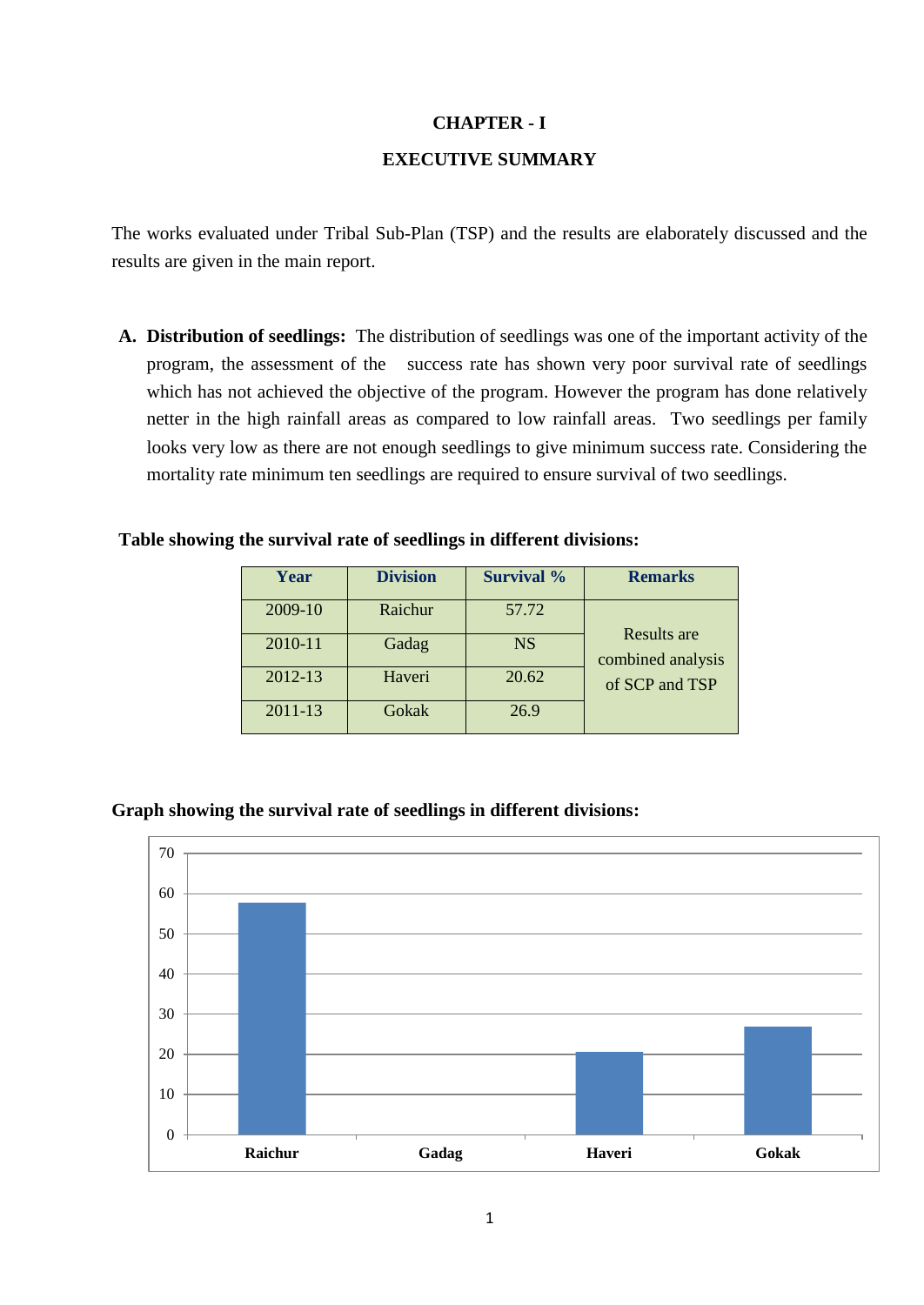**Key findings:** The survival rate is very low in Gokak and Haveri divisions. Raichur has recorded more than 50% survival.

## **B. Sarala valae/ Astra valae/ Smokeless chulla**

**Physical verification of Assets:** The physical verification of assets distributed to beneficiaries was verified by randomly selecting the beneficiaries (10%). The evaluation has shown that the distribution was as per the lists provided by the department.

- (a) **Specifications:** The specification and quality of the assets were also evaluated and found that the specifications were as per the approved standards. The size of the stove and the length of the pipes were also verified as part of the exercise.
- (b) **Usage pattern of the stove.** The usage pattern was assessed by asking the beneficiaries about the frequency of use and adaptation. The beneficiaries were asked whether the stove is used regularly, occasionally and not used at all to elicit the information. The results are tabulated below in the table and graph.

| <b>Division</b> | <b>Regular users %</b> | <b>Occasional users%</b> | Non-users% |
|-----------------|------------------------|--------------------------|------------|
| <b>Bagalkot</b> | 86.66                  | 13.33                    | $\Omega$   |
| <b>Bijapur</b>  | 75                     | 25                       | $\Omega$   |
| Gokak           | 100                    | $\overline{0}$           | $\Omega$   |
| <b>Dharwad</b>  | 84.61                  | 15.39                    | $\Omega$   |
| Gadag           | 56.25                  | 12.5                     | 31.25      |
| Haveri          | 58.8                   | 11.76                    | 29.41      |
| Gulbarga        | $\Omega$               | 33.36                    | 66.5       |
| <b>Bidar</b>    | $\Omega$               | 33.33                    | 66.6       |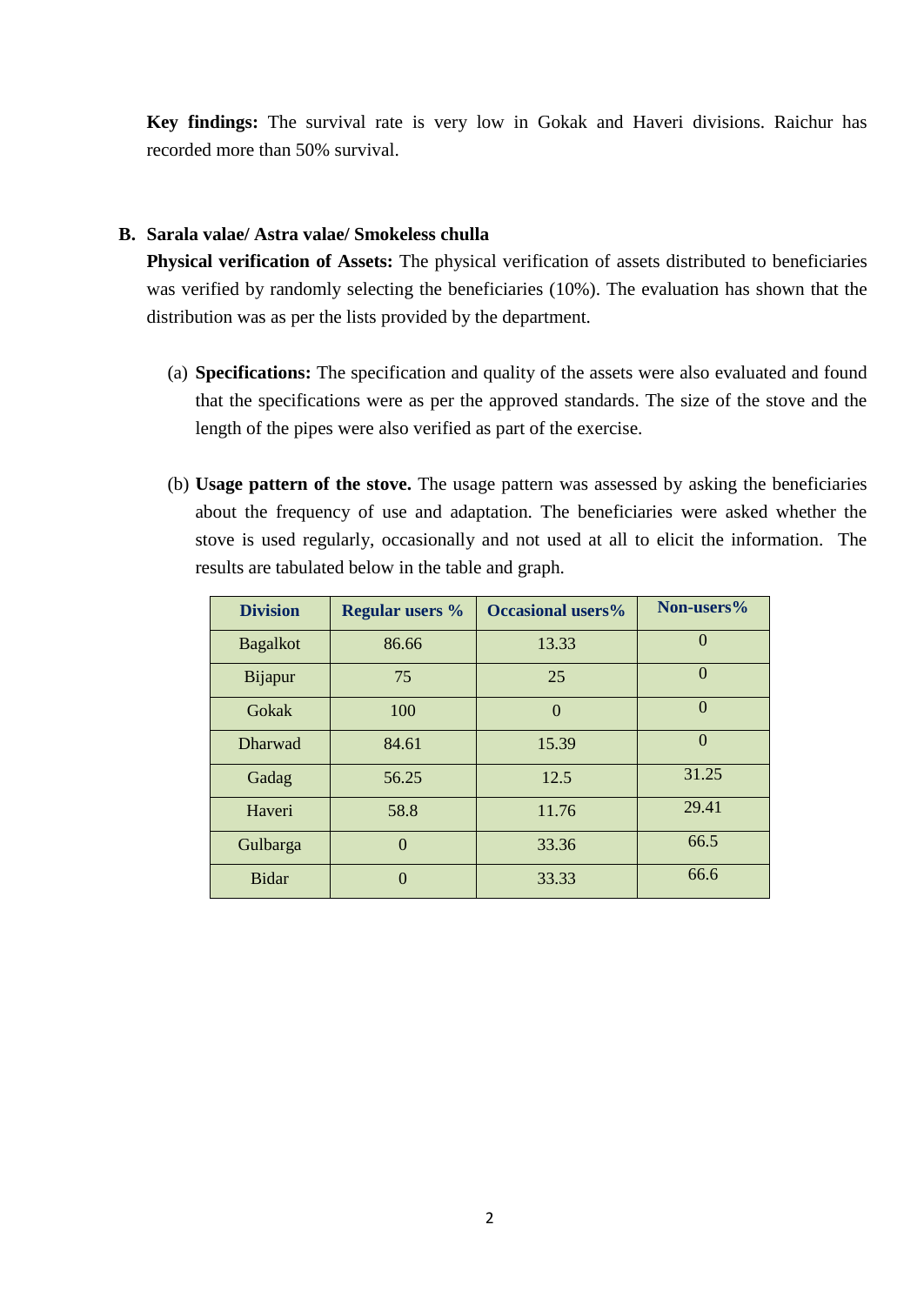

**Gadag and Haveri**: In Gadag and Haveri the regular users were less than 50% as compared to other divisions.

**Bidar**: In Bidar there were 66.6% non –users which was highest among all the divisions. The reasons could be lack of awareness among the beneficiaries about the benefits. The quality of the construction was not good in some of the divisions. 17% of the beneficiaries have not received the assets in Bidar.

**Gokak and Dharwad**. In Gokak and Dharwad more than 90% of the beneficiaries are using the astra valae regularly.

The survey has shown that, around 91% of the beneficiaries are using the stove regularly and rest of them are using occasionally. However, still there are some reservations about its usage pattern which are highlighted here.

## **Reasons for slow adoption**

- The quality of the construction was not good in some places.
- Lack of awareness among the beneficiaries about the benefits of use is another main reason for the lower adoption.
- The training and the service needs to be provided to the beneficiaries for good adoption.
- The bigger sized firewood cannot be used and the time taken to split the firewood is high. It  $\bullet$ restricts two pots at a time and does not allow the third pot for cooking.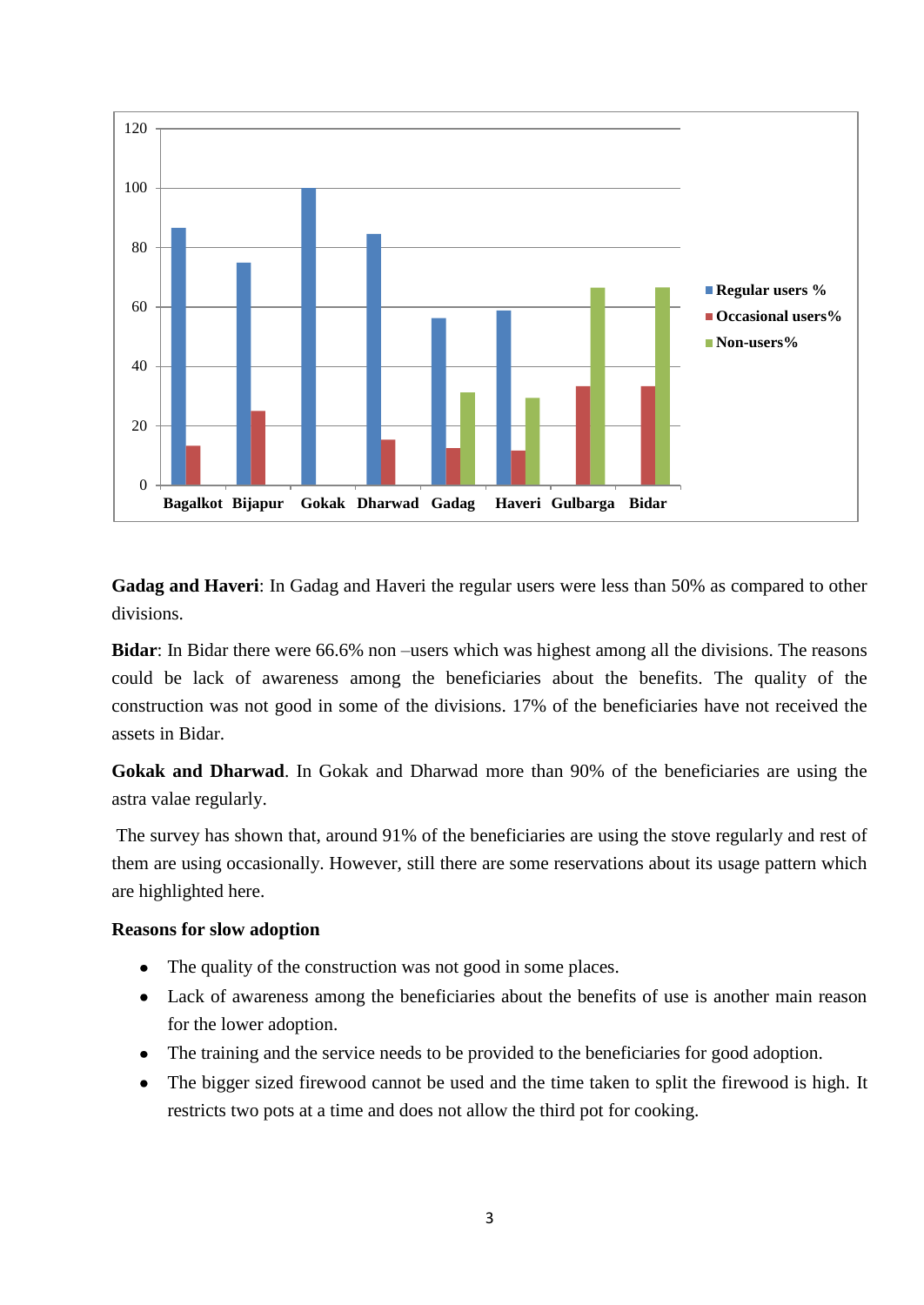- **1. Reduction in the firewood consumption:** To assess the change in the firewood use, the respondents were asked whether the firewood consumption in the smokeless chullas is reduced or remained same. The survey has shown that, more than 90% respondents have said that, there was actual reduction in the firewood consumption. And very little proportion of respondents has not felt the differences in the firewood consumption after adopting the smokeless chullas.
- **2. Time savings in the firewood gathering:** The question was framed to assess the time saved by the beneficiaries in firewood gathering due to reduction in the firewood consumption which was another way of confirming the firewood consumption. The survey has shown that, the beneficiaries feel that there has been reduction in the firewood collection time as they do not require same amount of firewood.
- **3. Health Impacts.** The use of smokeless chullas and their impact on health was assessed by asking the respondents whether the use of smokeless chullas has helped them in the health condition. The survey has shown that, the users were feeling better and not felt the indoor smoke while using the smokeless chullas.

## **Key findings:**

- 1. The distribution of smokeless chullas has helped the beneficiaries to efficiently cook and to reduce the use of firewood.
- 2. The smokeless chullas has helped the beneficiaries to spend less time on the firewood consumption.
- 3. The smokeless chullas use has reduced the indoor pollution and improved the health conditions of the users.
- 4. The scheme has both economical and environmental benefit to the society.
- **C. Solar lamps.** The solar lamps have been distributed to poorer beneficiaries for house lighting, where there is no grid connected power supply. The solar lamps are supplied with the photovoltaic panels to recharge the cells and use for lighting the house. Each household were given single bulb (40 watts) capacity. The scheme was assessed and the results are tabulated in the table.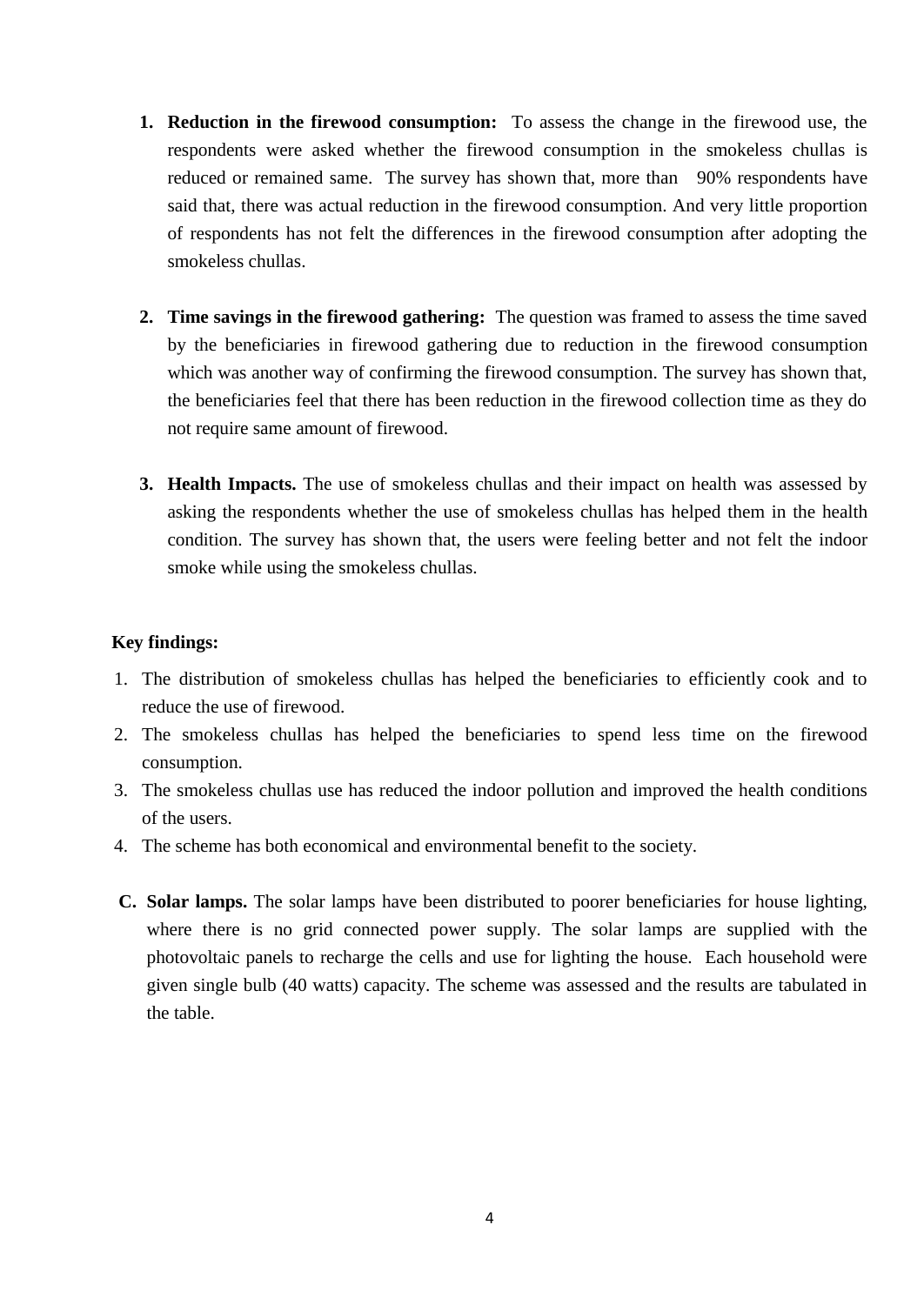| Year      | <b>Division</b> | % Regular users | <b>% Occasional Users</b> | Not used %     |
|-----------|-----------------|-----------------|---------------------------|----------------|
| 2010-11   | Bijapur         | 68.75           | 31.25                     | $\Omega$       |
| 2010-11   | <b>Dharwad</b>  | 63.83           | 9.09                      | 27.27          |
| 2012-13   | <b>Dharwad</b>  | 87.5            | 12.5                      | $\Omega$       |
| 2010-11   | Gadag           | 100             | $\theta$                  | $\Omega$       |
| 2012-13   | Gadag           | 50              | 40                        | 10             |
| 2012-13   | Haveri          | 80              | 20                        | $\overline{0}$ |
| Overall % |                 | 75              | 19                        | 6              |

**Table showing the use pattern of solar lamp:**

#### **Graph showing the use pattern of solar lamp:**



- **(a) Results and Analysis**. The distribution of the solar lamps were physically verified in the randomly selected villages and found that the distribution was 100% correct without any discrepancy. The quality was assessed by verifying the specifications and was found that the quality was as per the approved standards.
- **(b) Use frequency**. The use frequency was assessed and the results are discussed below.

**Gadag:** In Gadag , the distribution and use frequency was 100%. However in another financial year the use frequency was around 60%. The quality of the solar lamps supplied in two different years could be the reasons for such vast difference in the use pattern.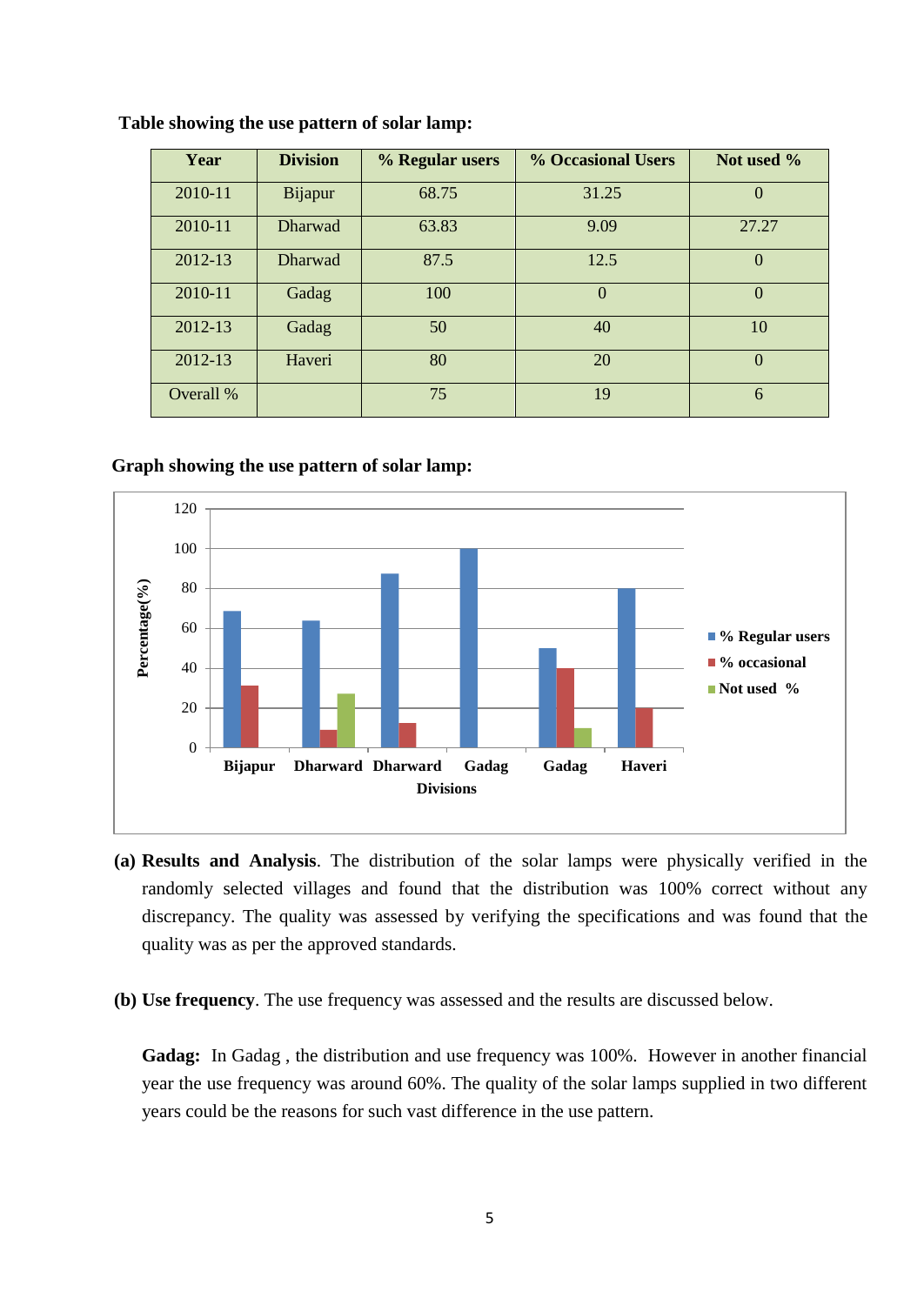**Dharwad:** Dharwad division has also shown the highest use frequency of 85% in one year and a moderate rate of adoption in another year of about 60%. The quality and the other reasons could be the reasons for differences in the adoption rates.

**Haveri:** Haveri division had about 80% regular users and rest occasional users.

**Bijapur:** Bijapur had about 60% regular users and the rests were occasional users. There were no non-users indicating good adoption rate.

**Overall adoption:** The evaluation has indicated 75% regular users, 19% occasional users and 6% non-users of solar lamp.

**D. Distribution of Bamboos/poles:** The supply of bamboo and the poles to the beneficiaries has helped the beneficiaries to use the materials for various uses including the value addition; the value addition for making bamboo article has helped some families in earning additional income. The material also has been used for the house use and other agriculture purpose. The pattern of use is represented in the Graphs and table.

#### **Bamboo:**

| <b>Division</b> | <b>House</b> use | <b>Crafts</b> | <b>Agriculture</b> | <b>Sold</b> | <b>Not used</b> |
|-----------------|------------------|---------------|--------------------|-------------|-----------------|
| <b>Bagalkot</b> |                  | ٠             |                    |             | 100             |
| Belgaum         | 37.83            | 5.40          | 13.5               | 18.9        | 24.32           |
| Bijapur         | 33.33            | 66.66         |                    |             |                 |
| Gadag           | 100              | -             |                    |             |                 |
| Haveri          | 9.09             | 72.72         | -                  | 9.09        | 9.09            |
| <b>Bidar</b>    | 54               |               | 46                 |             |                 |
| Raichur         | 33.33            | 44.44         | 22.22              |             |                 |
| $\%$            | 44.5             | 31.5          | 13.2               | 4.5         | 22.1            |

#### **Table showing the use pattern of Bamboos in different divisions:**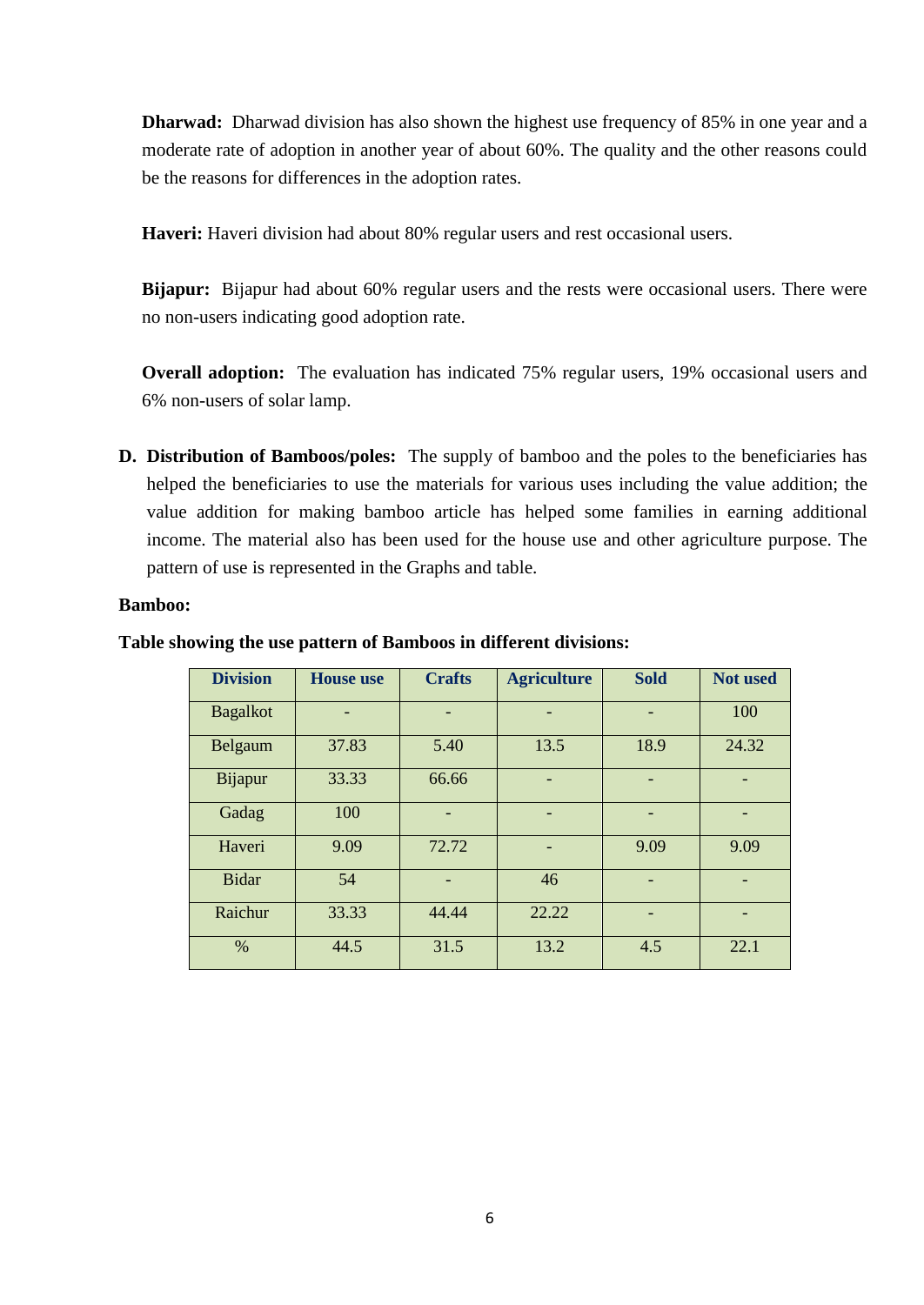

#### **Graph showing the use pattern of Bamboos in different divisions:**

**E. Distribution of poles:** Under Tribal sub-plan, the Eucalyptus poles have been supplied to the beneficiaries in Bidar and Bijapur divisions. The pattern of use is evaluated and the results are presented in the table below.

| <b>Division</b> | <b>House</b> use | <b>Crafts</b>            | <b>Agriculture</b> | <b>Sold</b>    | Not used       |
|-----------------|------------------|--------------------------|--------------------|----------------|----------------|
| <b>Bagalkot</b> | 100              | $\overline{\phantom{0}}$ | -                  |                |                |
| Belgaum         | 46.5             | 9.30                     | 20.93              | 4.65           | 18.60          |
| Haveri          | 89.6             |                          | 3.44               | 3.44           | 3.44           |
| <b>Bidar</b>    | 98.24            |                          | -                  |                | 1.75           |
| Gulburga        | 51.85            | $\overline{\phantom{0}}$ | 11.11              | $\overline{0}$ | 37.03          |
| Raichur         | 44.27            | 20.83                    | 34.89              |                |                |
| $\%$            | 71               | 5.5                      | 10                 | 7.41           | $\overline{7}$ |

## **Table showing the use pattern of Acacia/ Casurina poles in different divisions:**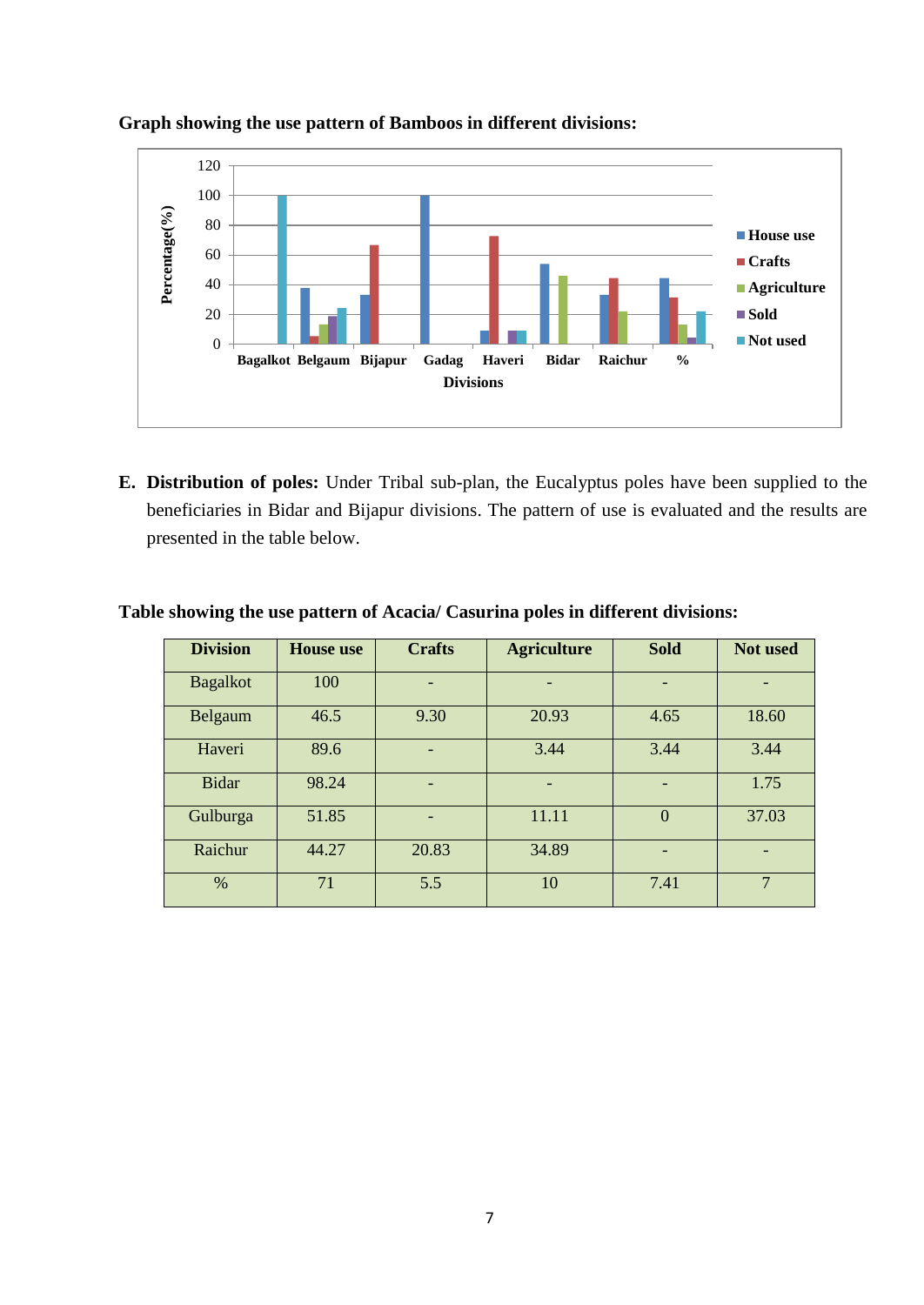



**Environment impacts**: The use of efficient chullas has helped to reduce the firewood consumption resulting in the reduced emission. The reduction in the indoor pollution has improved the health of women who were affected by the indoor pollution.

**Economic benefits to the beneficiaries**. The use of smokekess chulla has saved the time of firewood gathering which is used for the gainful employment.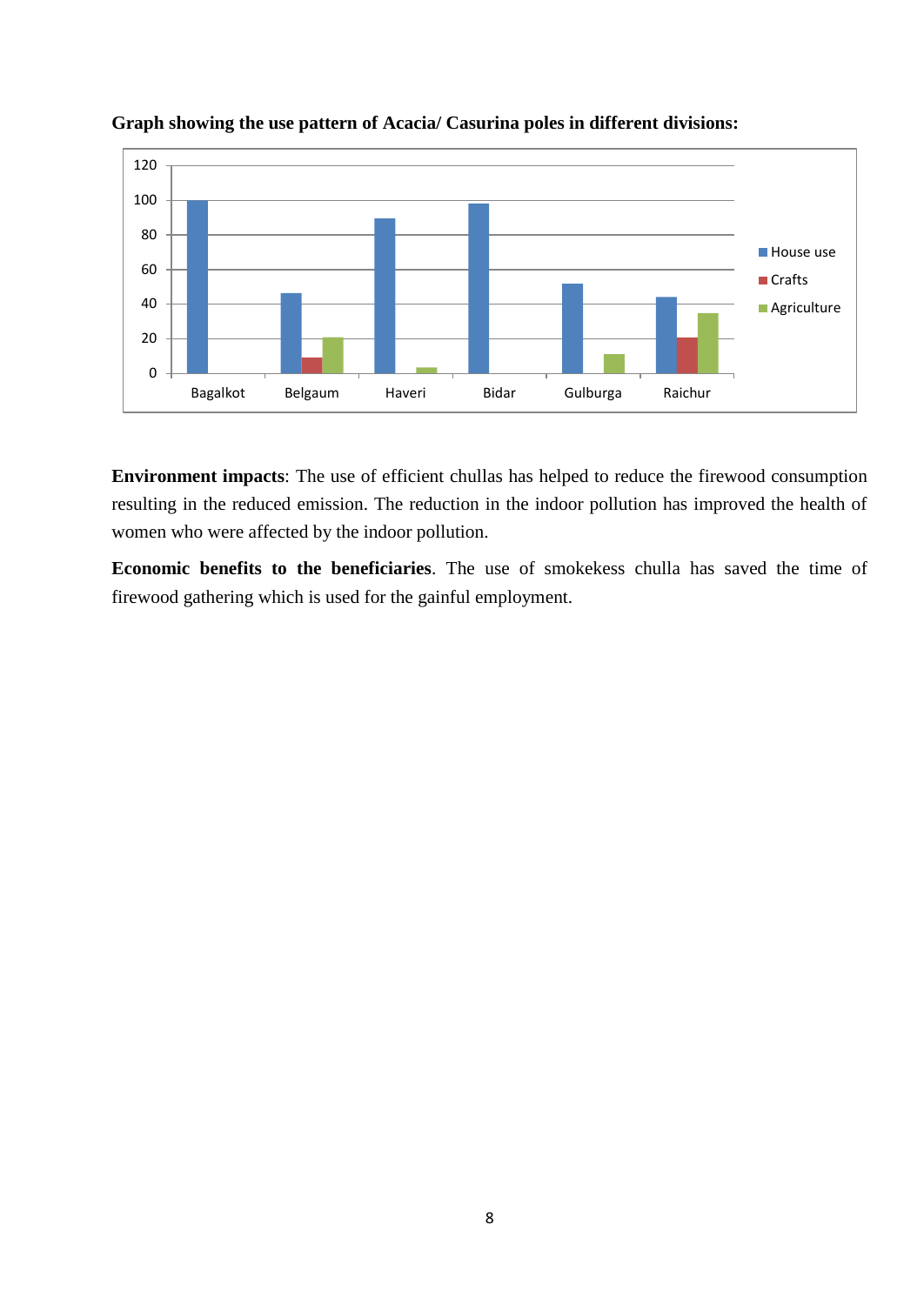# **CHAPTER – II INTRODUCTION**

**A. Tribal Sub-Plan (TSP)** under this program some of the benefits have been provided to the beneficiaries, like smokeless chullas, bamboo poles and seedlings to improve their livelihood standards. The evaluation was focused on the physical verification of assets and their usage and consequent impacts. The results are tabulated in the annexure

## **B. Objectives of the program.**

1. To assist Scheduled tribe families to improve their livelihood and living standards.

2. To help the beneficiaries to grow usufructs seedlings of high nutritional quality for improving livelihood systems.

3. Smokeless chullas are supplied to the beneficiaries to improve the energy efficiency of stoves which in turn will reduce the firewood consumption and help in reducing carbon dioxide emission.

**C. Funding**. The funds are shared by state and central government. The states are required to earmark 15% of the state outlay under this program. The details of the funds year wise are presented in the next page.

## **D. Models and its description:**

**Components of TSP program:** The components of the programs are selected as per the guidelines issued by GOI from time to time and local conditions to enable the beneficiaries to make use of the assistance to develop durable assets. The components of the program implemented during 2009-2013 survey period as follows.

**(1) Social security plantations (SSP):** The social security plantation is a very important component of the TSP, implemented in all most all the division. The component involves raising one hectare of plantation of usufructs and economically valuable species. The degraded forests are selected nearer to the beneficiary's habitations and the plantation is established in consultation with the beneficiary by choosing the species based on silvicultural and economic criteria.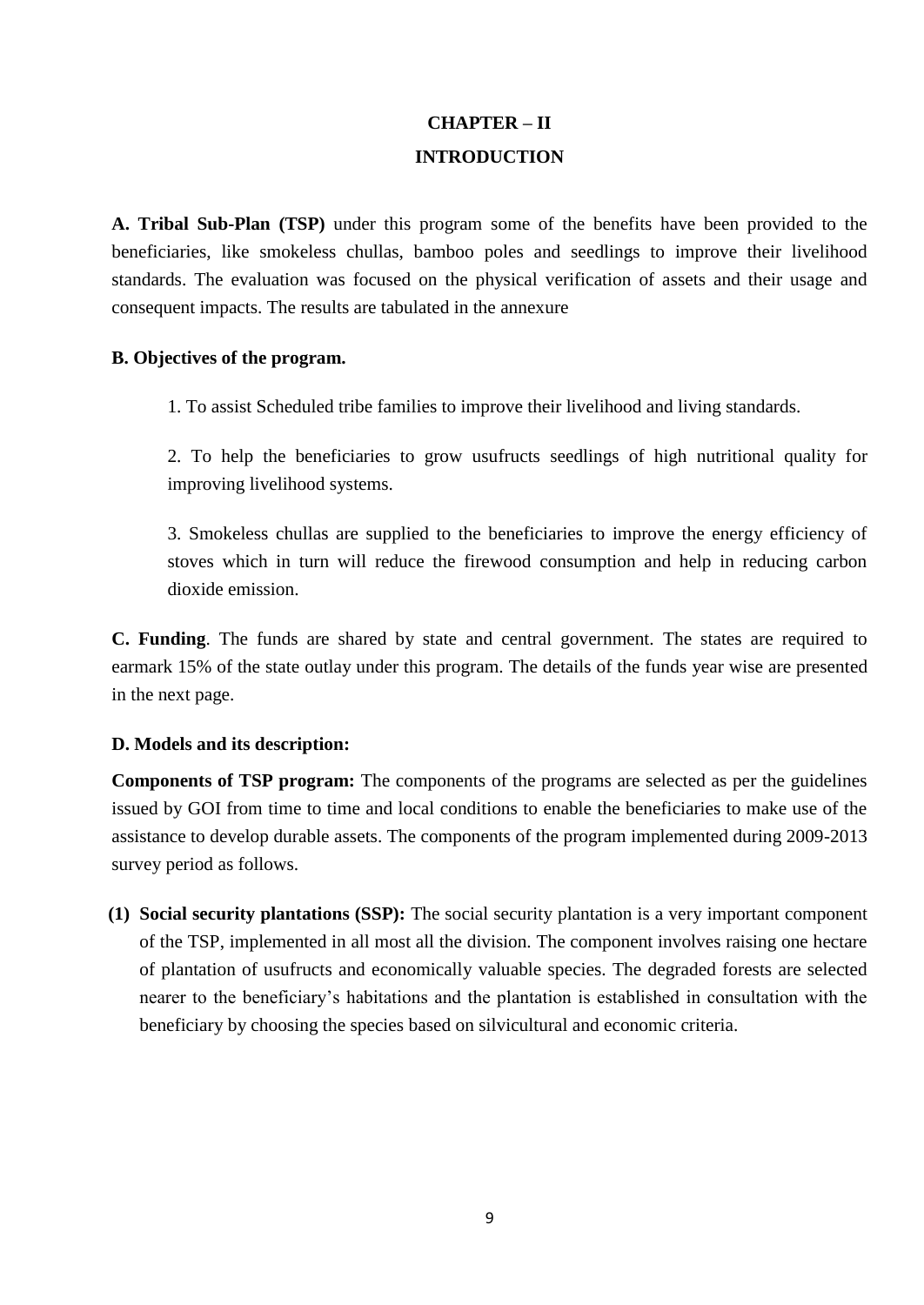|                         | TSP-UNIT-1      |                 |                |                    |               |        |                   |               |            |                    |               |            |                    |               |            |                         |               |
|-------------------------|-----------------|-----------------|----------------|--------------------|---------------|--------|-------------------|---------------|------------|--------------------|---------------|------------|--------------------|---------------|------------|-------------------------|---------------|
| SI.                     | <b>Circle</b>   | <b>Division</b> |                | 2009-10 (in lakhs) |               |        | 2010-11(in lakhs) |               |            | 2011-12 (in lakhs) |               |            | 2012-13 (in lakhs) |               |            | <b>Total (in lakhs)</b> |               |
| No.                     |                 |                 | <b>Fin</b>     | <b>Amount</b>      | <b>Amount</b> | Fin    | <b>Amount</b>     | <b>Amount</b> | <b>Fin</b> | <b>Amount</b>      | <b>Amount</b> | <b>Fin</b> | <b>Amount</b>      | <b>Amount</b> | <b>Fin</b> | <b>Amount</b>           | <b>Amount</b> |
|                         |                 |                 | target         | released           | spent         | target | released          | spent         | target     | released           | spent         | target     | released           | spent         | target     | released                | spent         |
| $\mathbf{0}$            | $\mathbf{1}$    | $\overline{2}$  | $\overline{3}$ | $\mathbf{a}$       | 5             | 6      | 7                 | 8             | 9          | 10                 | <b>11</b>     | 12         | 13                 | 14            | 15         | <b>16</b>               | <b>17</b>     |
| $\mathbf{1}$            |                 | Gulbarga        | 1.870          | 1.870              | 1.870         | 4.000  | 4.000             | 4.000         | 0.000      | 0.000              | 0.000         | 2.075      | 2.075              | 2.075         | 7.945      | 7.945                   | 7.945         |
| $\overline{2}$          | <b>Gulbarga</b> | <b>Bidar</b>    | 2.210          | 2.210              | 2.210         | 9.120  | 9.120             | 9.120         | 0.000      | 0.000              | 0.000         | 5.689      | 5.689              | 5.484         | 17.019     | 17.019                  | 16.814        |
| $\overline{\mathbf{3}}$ |                 | Raichur         |                |                    |               |        |                   |               |            |                    |               |            |                    |               | 0.000      | 0.000                   | 0.000         |
| 4                       |                 | Yadgir          | 0.000          | 0.000              | 0.000         | 3.718  | 3.718             | 3.718         | 0.000      | 0.000              | 0.000         | 0.233      | 0.233              | 0.233         | 3.951      | 3.951                   | 3.951         |
|                         | <b>Total</b>    |                 | 4.080          | 4.080              | 4.080         | 16.838 | 16.838            | 16.838        | 0.000      | 0.000              | 0.000         | 7.997      | 7.997              | 7.792         | 28.915     | 28.915                  | 28.710        |
| 5 <sub>1</sub>          |                 | Belgaum         | 2.950          | 2.950              | 2.950         | 12.177 | 12.177            | 12.177        | 0.000      | 0.000              | 0.000         | 0.000      | 0.000              | 0.000         | 15.127     | 15.127                  | 15.127        |
| $6\phantom{a}$          | <b>Belgaum</b>  | Gokak           | 0.300          | 0.300              | 0.300         | 1.253  | 1.256             | 1.253         | 0.000      | 0.000              | 0.000         | 2.711      | 2.711              | 2.711         | 4.264      | 4.267                   | 4.264         |
| $\overline{7}$          |                 | <b>Bagalkot</b> | 6.118          | 6.118              | 6.118         | 3.320  | 3.320             | 3.320         | 0.000      | 0.000              | 0.000         | 2.275      | 2.275              | 2.275         | 11.713     | 11.713                  | 11.713        |
| 8                       |                 | <b>Bijapur</b>  | 0.360          | 0.360              | 0.360         | 1.523  | 1.523             | 1.523         | 0.000      | 0.000              | 0.000         | 0.778      | 0.778              | 0.778         | 2.661      | 2.661                   | 2.661         |
|                         | <b>Total</b>    |                 | 9.728          | 9.728              | 9.728         | 18.273 | 18.276            | 18.273        | 0.000      | 0.000              | 0.000         | 5.764      | 5.764              | 5.764         | 33.765     | 33.768                  | 33.765        |
| 9 <sup>°</sup>          |                 | <b>Dharwad</b>  | 0.850          | 0.850              | 0.850         | 3.508  | 3.508             | 3.489         | 1.836      | 1.836              | 1.836         | 2.006      | 2.006              | 2.006         | 8.200      | 8.200                   | 8.181         |
| 10                      | <b>Dharwad</b>  | Gadag           | 0.660          | 0.660              | 0.660         | 2.706  | 2.706             | 2.706         | 0.000      | 0.000              | 0.000         | 2.626      | 2.626              | 2.626         | 5.992      | 5.992                   | 5.992         |
| <b>11</b>               |                 | Haveri          | 0.000          | 2.347              | 2.347         | 0.000  | 6.364             | 6.364         | 0.000      | 0.000              | 0.000         | 0.000      | 4.146              | 4.146         | 0.000      | 12.857                  | 12.857        |
|                         | <b>Total</b>    |                 | 1.510          | 3.857              | 3.857         | 6.214  | 12.578            | 12.559        | 1.836      | 1.836              | 1.836         | 4.632      | 8.778              | 8.778         | 14.192     | 27.049                  | 27.030        |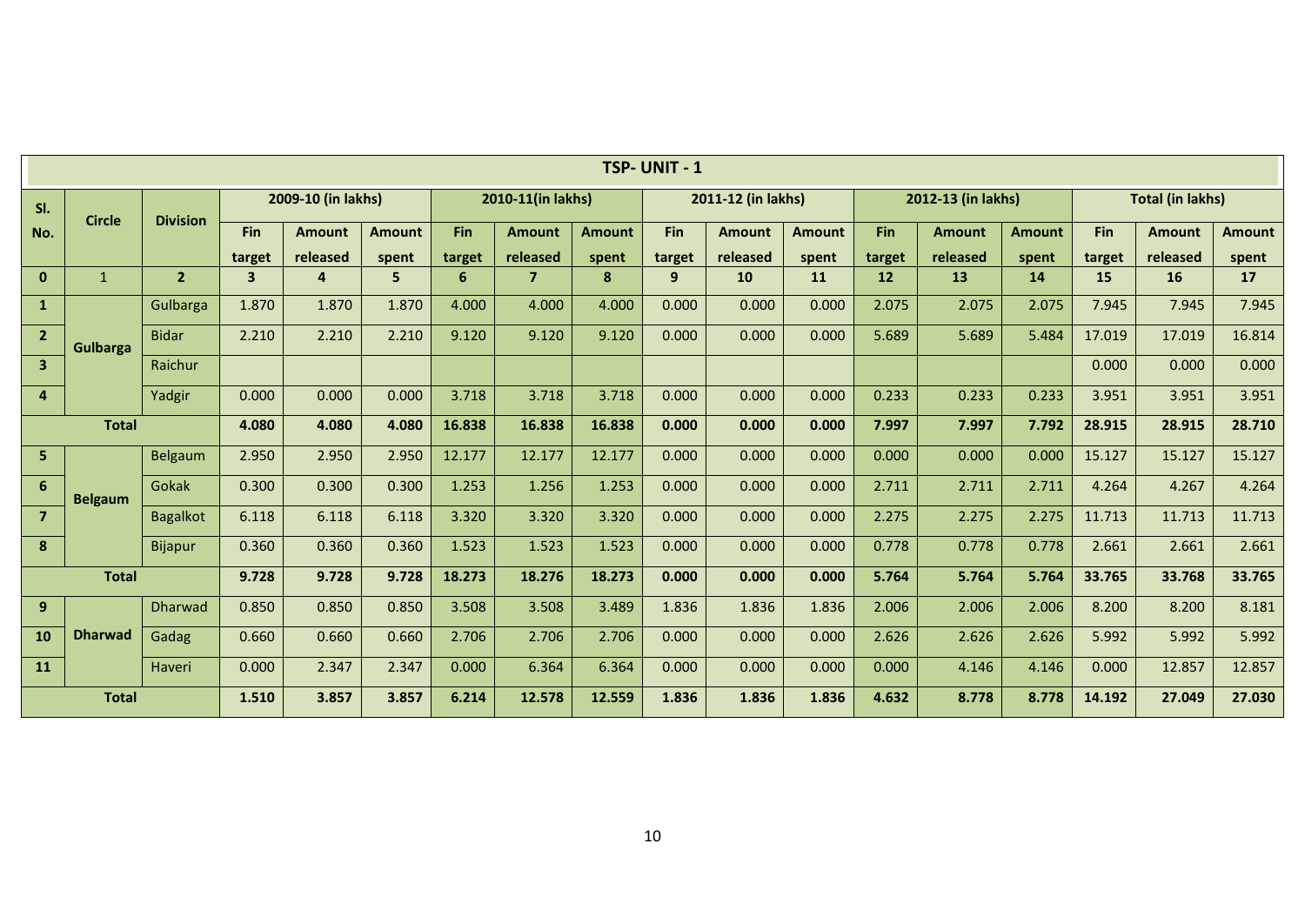**(2) Seedling distribution:** Distribution of seedling is another major component of the TSP program. In this component seedlings of high quality economically valuable species are selectedand give n o the beneficiaries free of cost. The seedlings are planted on their own farm lands of beneficiaries and protection is given to the plants till their establishment and maturity. During the maintenance stage technical advice is given to the beneficiaries.

**(3) Supply of Bamboo:** Supply of Bamboo to the beneficiaries is done with an objective of providing construction material to the beneficiaries to repair and build the dwellings and cattle sheds. In certain cases the raw material is also used for the value addition.

**(4) Supply of Sarala valae/ Smokeless chullas and Astra valae/ LPG:** Under the TSP scheme the forest department has been supplying the smoke less chullas to the beneficiaries with an objective of assisting the beneficiaries to use less firewood while improving efficiency in cooking and to reduce the smoke impact on the health of womenfolk who are subjected to environmental hazard.

**(5) Supply of Solar lamp:** Under TSP, in few places solar lamps have been supplied to beneficiaries for house lightings with single or two bulbs. The scheme is aimed at helping the beneficiaries to have access to better quality of life.

## **E. Evaluation objectives.**

The Evaluation of the program implemented during 2009-2013 was undertaken with the following objectives.

- Survey and Assessment of the physical assets created and the genuineness of the beneficiaries  $\bullet$ (according to eligibility)
- Evaluation of the Quality of the Assets and durability of the benefits.
- Physical verification of the Assets to assess the cost worthiness.
- Impact assessment of the scheme against the stated objectives.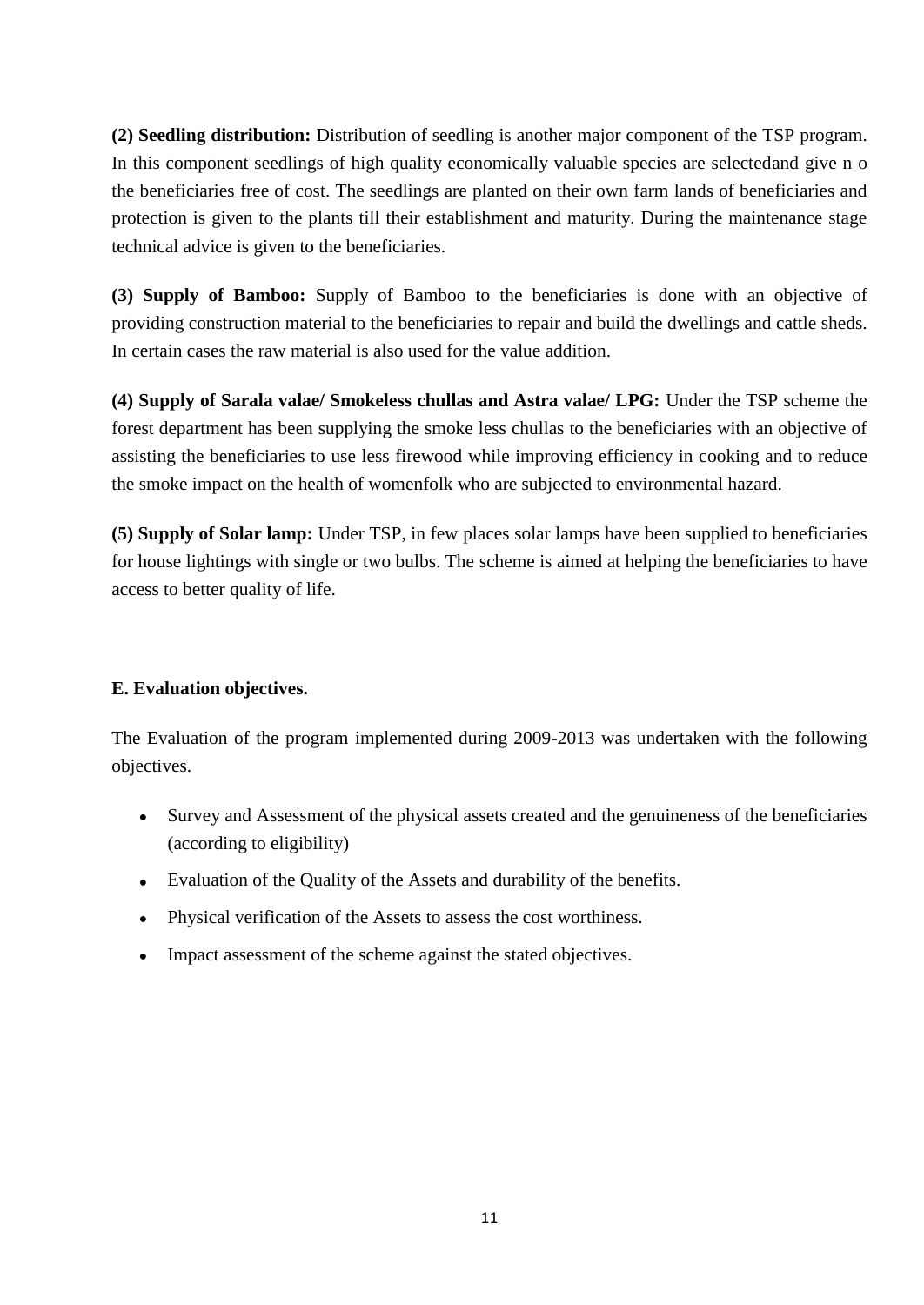## **CHAPTER – III**

## **SAMPLE WORK**

| <b>Beneficiary</b><br>Beneficiary<br>Beneficiary<br>Beneficiary<br>Beneficiary<br>Beneficiary<br>Beneficiary<br>$09-10$<br>$\boldsymbol{0}$<br>$\boldsymbol{0}$<br>12<br>13<br>$\boldsymbol{0}$<br>$\mathbf{0}$<br>$\mathbf{0}$<br>$10 - 11$<br>34<br>$\boldsymbol{0}$<br>$\boldsymbol{0}$<br>$\boldsymbol{0}$<br>$\boldsymbol{0}$<br>$\boldsymbol{0}$<br>34<br><b>Bagalkot</b><br>$11 - 12$<br>$\overline{0}$<br>$\boldsymbol{0}$<br>$\mathbf{0}$<br>$\boldsymbol{0}$<br>$\overline{0}$<br>$\boldsymbol{0}$<br>$\overline{0}$<br>$\boldsymbol{0}$<br>$\overline{30}$<br>$\mathbf{0}$<br>$\overline{0}$<br>$12-13$<br>$\boldsymbol{0}$<br>$\boldsymbol{0}$<br>$30\,$<br>76<br>33<br>33<br>$09-10$<br>$\mathbf{0}$<br>$\overline{0}$<br>$\mathbf{0}$<br>$\overline{0}$<br>$\overline{0}$<br>$10-11$<br>$\boldsymbol{0}$<br>$\boldsymbol{0}$<br>$\mathbf{0}$<br>$\boldsymbol{0}$<br>$\mathbf{0}$<br>66<br>66<br>Belgaum<br>$11 - 12$<br>$\boldsymbol{0}$<br>$\boldsymbol{0}$<br>$\mathbf{0}$<br>$\boldsymbol{0}$<br>$\boldsymbol{0}$<br>$\boldsymbol{0}$<br>$\overline{0}$<br>$12-13$<br>$\boldsymbol{0}$<br>$\overline{0}$<br>$\overline{0}$<br>$\boldsymbol{0}$<br>$\overline{0}$<br>$\overline{0}$<br>$\overline{0}$<br>Belgaum<br>99<br>$09-10$<br>$\overline{4}$<br>$\overline{0}$<br>$\overline{0}$<br>$\overline{4}$<br>$\mathbf{0}$<br>$\mathbf{0}$<br>$\mathbf{0}$<br>$10-11$<br>$\overline{2}$<br>32<br>$\overline{0}$<br>$\mathbf{0}$<br>$\overline{0}$<br>$\overline{0}$<br>94<br>Bijapur<br>$11 - 12$<br>$\overline{0}$<br>$\overline{0}$<br>$\mathbf{0}$<br>$\overline{0}$<br>$\overline{0}$<br>$\overline{0}$<br>$\boldsymbol{0}$<br>$12-13$<br>$\boldsymbol{0}$<br>$\boldsymbol{0}$<br>$\overline{4}$<br>$\boldsymbol{0}$<br>$\mathbf{0}$<br>$\boldsymbol{0}$<br>$\overline{4}$<br>42<br>$09-10$<br>$\overline{4}$<br>$\mathbf{0}$<br>$\mathbf{0}$<br>$\overline{4}$<br>$\mathbf{0}$<br>$\boldsymbol{0}$<br>$\boldsymbol{0}$<br>$\overline{0}$<br>$10 - 11$<br>$\boldsymbol{0}$<br>$\boldsymbol{0}$<br>$\boldsymbol{0}$<br>11<br>$\boldsymbol{0}$<br>11<br>Gokak<br>$11 - 12$<br>$\boldsymbol{0}$<br>$\mathbf{0}$<br>$\mathbf{0}$<br>$\mathbf{0}$<br>$\mathbf{0}$<br>$\mathbf{0}$<br>$\mathbf{0}$<br>38<br>38<br>76<br>$12-13$<br>$\boldsymbol{0}$<br>$\boldsymbol{0}$<br>$\boldsymbol{0}$<br>$\boldsymbol{0}$<br>91<br><b>Total</b><br>$09-10$<br>$\overline{0}$<br>$\boldsymbol{0}$<br>$\boldsymbol{0}$<br>$10\,$<br>$\mathbf{0}$<br>$\mathbf{0}$<br>10<br>$\boldsymbol{0}$<br>$\bf 8$<br>$\overline{0}$<br>$\overline{0}$<br>$\overline{0}$<br>$\bf 8$<br>$10 - 11$<br>$\boldsymbol{0}$<br>Dharwad<br>$11 - 12$<br>$\boldsymbol{0}$<br>$\boldsymbol{0}$<br>$\boldsymbol{0}$<br>$\boldsymbol{0}$<br>$\overline{0}$<br>$\overline{0}$<br>$\boldsymbol{0}$<br>$\overline{3}$<br>$12-13$<br>$\overline{0}$<br>17<br>$\mathbf{0}$<br>$\overline{0}$<br>$\overline{0}$<br>20<br>38<br>$09-10$<br>$\boldsymbol{0}$<br>8<br>$8\phantom{.}$<br>$\boldsymbol{0}$<br>$\boldsymbol{0}$<br>$\boldsymbol{0}$<br>$\mathbf{0}$<br>Dharwad<br>$\overline{0}$<br>$8\,$<br>$10 - 11$<br>$\boldsymbol{0}$<br>$\overline{4}$<br>$\boldsymbol{0}$<br>$\overline{4}$<br>$\boldsymbol{0}$<br>Gadag<br>$11 - 12$<br>$\boldsymbol{0}$<br>$\boldsymbol{0}$<br>$\mathbf{0}$<br>$\boldsymbol{0}$<br>$\boldsymbol{0}$<br>$\boldsymbol{0}$<br>$\overline{0}$<br>$\mathbf{0}$<br>$12-13$<br>$\boldsymbol{0}$<br>$\overline{4}$<br>22<br>$\boldsymbol{0}$<br>$\boldsymbol{0}$<br>$26\,$<br>42<br>$09-10$<br>15<br>$\boldsymbol{0}$<br>$\boldsymbol{0}$<br>$\boldsymbol{0}$<br>$\boldsymbol{0}$<br>$\boldsymbol{0}$<br>15<br>$\boldsymbol{0}$<br>$\boldsymbol{0}$<br>$10 - 11$<br>$\mathbf{0}$<br>$\boldsymbol{0}$<br>$\boldsymbol{0}$<br>56<br>56<br>Haveri<br>$\boldsymbol{0}$<br>$\boldsymbol{0}$<br>$\boldsymbol{0}$<br>$\overline{0}$<br>$\overline{0}$<br>$\overline{0}$<br>$\overline{0}$<br>$11 - 12$<br>23<br>$\overline{30}$<br>$12-13$<br>$\boldsymbol{0}$<br>$\boldsymbol{0}$<br>$\sqrt{6}$<br>$\boldsymbol{0}$<br>$\mathbf{1}$<br><b>Total</b><br>101<br>$09-10$<br>25<br>$25\,$<br>$\boldsymbol{0}$<br>$\overline{0}$<br>$\boldsymbol{0}$<br>$\mathbf{0}$<br>$\boldsymbol{0}$<br>$\boldsymbol{0}$<br>92<br>92<br>$10-11$<br>$\boldsymbol{0}$<br>$\boldsymbol{0}$<br>$\boldsymbol{0}$<br>$\boldsymbol{0}$<br>Bidar<br>$\boldsymbol{0}$<br>$\overline{0}$<br>$11 - 12$<br>$\boldsymbol{0}$<br>$\boldsymbol{0}$<br>$\boldsymbol{0}$<br>$\boldsymbol{0}$<br>$\boldsymbol{0}$<br>$\overline{0}$<br>$12-13$<br>$\overline{0}$<br>$10\,$<br>$\overline{20}$<br>$\boldsymbol{0}$<br>$\sqrt{2}$<br>32<br>149<br>$09-10$<br>$20\,$<br>$\boldsymbol{0}$<br>$\boldsymbol{0}$<br>$\boldsymbol{0}$<br>$\boldsymbol{0}$<br>$\boldsymbol{0}$<br>$20\,$<br>Gulburga<br>$\overline{0}$<br>$\boldsymbol{0}$<br>40<br>40<br>$10-11$<br>$\boldsymbol{0}$<br>$\mathbf{0}$<br>$\mathbf{0}$<br>Gulbaraga<br>$11 - 12$<br>$\boldsymbol{0}$<br>$\boldsymbol{0}$<br>$\boldsymbol{0}$<br>$\overline{0}$<br>$\boldsymbol{0}$<br>$\boldsymbol{0}$<br>$\boldsymbol{0}$<br>$\boldsymbol{0}$<br>$\boldsymbol{0}$<br>$\overline{6}$<br>$\overline{0}$<br>$\boldsymbol{0}$<br>$\boldsymbol{0}$<br>$\sqrt{6}$<br>$12-13$<br>66<br>$09-10$<br>$\overline{0}$<br>$\boldsymbol{0}$<br>$\overline{0}$<br>45<br>$45\,$<br>$\boldsymbol{0}$<br>$\boldsymbol{0}$<br>$\overline{0}$<br>$\boldsymbol{0}$<br>$\overline{0}$<br>$\boldsymbol{0}$<br>$10-11$<br>$\overline{0}$<br>166<br>166<br>Raichur<br>$\boldsymbol{0}$<br>$11 - 12$<br>$\boldsymbol{0}$<br>$\boldsymbol{0}$<br>$\overline{0}$<br>$\boldsymbol{0}$<br>$\overline{0}$<br>$\boldsymbol{0}$<br>$12-13$<br>$\boldsymbol{0}$<br>$15$<br>$\boldsymbol{0}$<br>$\boldsymbol{0}$<br>$\sqrt{2}$<br>$\boldsymbol{0}$<br>17<br><b>Total</b><br>228 | <b>Circle</b> | <b>Division</b> | Year | <b>Supply of</b><br>medri | <b>Distribution</b><br>of Solar lamp | <b>Construction</b><br>of Astr Valae | <b>Supply of LPG</b><br>gas stove | <b>Social Security</b><br><b>Plantation</b> | <b>Others</b> | <b>Grand</b><br><b>Total</b> |
|---------------------------------------------------------------------------------------------------------------------------------------------------------------------------------------------------------------------------------------------------------------------------------------------------------------------------------------------------------------------------------------------------------------------------------------------------------------------------------------------------------------------------------------------------------------------------------------------------------------------------------------------------------------------------------------------------------------------------------------------------------------------------------------------------------------------------------------------------------------------------------------------------------------------------------------------------------------------------------------------------------------------------------------------------------------------------------------------------------------------------------------------------------------------------------------------------------------------------------------------------------------------------------------------------------------------------------------------------------------------------------------------------------------------------------------------------------------------------------------------------------------------------------------------------------------------------------------------------------------------------------------------------------------------------------------------------------------------------------------------------------------------------------------------------------------------------------------------------------------------------------------------------------------------------------------------------------------------------------------------------------------------------------------------------------------------------------------------------------------------------------------------------------------------------------------------------------------------------------------------------------------------------------------------------------------------------------------------------------------------------------------------------------------------------------------------------------------------------------------------------------------------------------------------------------------------------------------------------------------------------------------------------------------------------------------------------------------------------------------------------------------------------------------------------------------------------------------------------------------------------------------------------------------------------------------------------------------------------------------------------------------------------------------------------------------------------------------------------------------------------------------------------------------------------------------------------------------------------------------------------------------------------------------------------------------------------------------------------------------------------------------------------------------------------------------------------------------------------------------------------------------------------------------------------------------------------------------------------------------------------------------------------------------------------------------------------------------------------------------------------------------------------------------------------------------------------------------------------------------------------------------------------------------------------------------------------------------------------------------------------------------------------------------------------------------------------------------------------------------------------------------------------------------------------------------------------------------------------------------------------------------------------------------------------------------------------------------------------------------------------------------------------------------------------------------------------------------------------------------------------------------------------------------------------------------------------------------------------------------------------------------------------------------------------------------------------------------------------------------------------------------------------------------------------------------------------------------------------------------------------------------------------------------------------------------------------------------------------------------------------------------------------------------------------------------------------------------------------------------------------------------------------------------------------------------------------------------------------------------------------------------------------------------------------------------------------------------------------------------------------------------------------------------------------------------------------------------------------------------------------------------------------------------------------------------------------------------------------------------------------------------------------------------------------------------------------------------------------------------------------------|---------------|-----------------|------|---------------------------|--------------------------------------|--------------------------------------|-----------------------------------|---------------------------------------------|---------------|------------------------------|
|                                                                                                                                                                                                                                                                                                                                                                                                                                                                                                                                                                                                                                                                                                                                                                                                                                                                                                                                                                                                                                                                                                                                                                                                                                                                                                                                                                                                                                                                                                                                                                                                                                                                                                                                                                                                                                                                                                                                                                                                                                                                                                                                                                                                                                                                                                                                                                                                                                                                                                                                                                                                                                                                                                                                                                                                                                                                                                                                                                                                                                                                                                                                                                                                                                                                                                                                                                                                                                                                                                                                                                                                                                                                                                                                                                                                                                                                                                                                                                                                                                                                                                                                                                                                                                                                                                                                                                                                                                                                                                                                                                                                                                                                                                                                                                                                                                                                                                                                                                                                                                                                                                                                                                                                                                                                                                                                                                                                                                                                                                                                                                                                                                                                                                                                                         |               |                 |      |                           |                                      |                                      |                                   |                                             |               |                              |
|                                                                                                                                                                                                                                                                                                                                                                                                                                                                                                                                                                                                                                                                                                                                                                                                                                                                                                                                                                                                                                                                                                                                                                                                                                                                                                                                                                                                                                                                                                                                                                                                                                                                                                                                                                                                                                                                                                                                                                                                                                                                                                                                                                                                                                                                                                                                                                                                                                                                                                                                                                                                                                                                                                                                                                                                                                                                                                                                                                                                                                                                                                                                                                                                                                                                                                                                                                                                                                                                                                                                                                                                                                                                                                                                                                                                                                                                                                                                                                                                                                                                                                                                                                                                                                                                                                                                                                                                                                                                                                                                                                                                                                                                                                                                                                                                                                                                                                                                                                                                                                                                                                                                                                                                                                                                                                                                                                                                                                                                                                                                                                                                                                                                                                                                                         |               |                 |      |                           |                                      |                                      |                                   |                                             |               |                              |
|                                                                                                                                                                                                                                                                                                                                                                                                                                                                                                                                                                                                                                                                                                                                                                                                                                                                                                                                                                                                                                                                                                                                                                                                                                                                                                                                                                                                                                                                                                                                                                                                                                                                                                                                                                                                                                                                                                                                                                                                                                                                                                                                                                                                                                                                                                                                                                                                                                                                                                                                                                                                                                                                                                                                                                                                                                                                                                                                                                                                                                                                                                                                                                                                                                                                                                                                                                                                                                                                                                                                                                                                                                                                                                                                                                                                                                                                                                                                                                                                                                                                                                                                                                                                                                                                                                                                                                                                                                                                                                                                                                                                                                                                                                                                                                                                                                                                                                                                                                                                                                                                                                                                                                                                                                                                                                                                                                                                                                                                                                                                                                                                                                                                                                                                                         |               |                 |      |                           |                                      |                                      |                                   |                                             |               |                              |
|                                                                                                                                                                                                                                                                                                                                                                                                                                                                                                                                                                                                                                                                                                                                                                                                                                                                                                                                                                                                                                                                                                                                                                                                                                                                                                                                                                                                                                                                                                                                                                                                                                                                                                                                                                                                                                                                                                                                                                                                                                                                                                                                                                                                                                                                                                                                                                                                                                                                                                                                                                                                                                                                                                                                                                                                                                                                                                                                                                                                                                                                                                                                                                                                                                                                                                                                                                                                                                                                                                                                                                                                                                                                                                                                                                                                                                                                                                                                                                                                                                                                                                                                                                                                                                                                                                                                                                                                                                                                                                                                                                                                                                                                                                                                                                                                                                                                                                                                                                                                                                                                                                                                                                                                                                                                                                                                                                                                                                                                                                                                                                                                                                                                                                                                                         |               |                 |      |                           |                                      |                                      |                                   |                                             |               |                              |
|                                                                                                                                                                                                                                                                                                                                                                                                                                                                                                                                                                                                                                                                                                                                                                                                                                                                                                                                                                                                                                                                                                                                                                                                                                                                                                                                                                                                                                                                                                                                                                                                                                                                                                                                                                                                                                                                                                                                                                                                                                                                                                                                                                                                                                                                                                                                                                                                                                                                                                                                                                                                                                                                                                                                                                                                                                                                                                                                                                                                                                                                                                                                                                                                                                                                                                                                                                                                                                                                                                                                                                                                                                                                                                                                                                                                                                                                                                                                                                                                                                                                                                                                                                                                                                                                                                                                                                                                                                                                                                                                                                                                                                                                                                                                                                                                                                                                                                                                                                                                                                                                                                                                                                                                                                                                                                                                                                                                                                                                                                                                                                                                                                                                                                                                                         |               |                 |      |                           |                                      |                                      |                                   |                                             |               |                              |
|                                                                                                                                                                                                                                                                                                                                                                                                                                                                                                                                                                                                                                                                                                                                                                                                                                                                                                                                                                                                                                                                                                                                                                                                                                                                                                                                                                                                                                                                                                                                                                                                                                                                                                                                                                                                                                                                                                                                                                                                                                                                                                                                                                                                                                                                                                                                                                                                                                                                                                                                                                                                                                                                                                                                                                                                                                                                                                                                                                                                                                                                                                                                                                                                                                                                                                                                                                                                                                                                                                                                                                                                                                                                                                                                                                                                                                                                                                                                                                                                                                                                                                                                                                                                                                                                                                                                                                                                                                                                                                                                                                                                                                                                                                                                                                                                                                                                                                                                                                                                                                                                                                                                                                                                                                                                                                                                                                                                                                                                                                                                                                                                                                                                                                                                                         |               |                 |      |                           |                                      |                                      |                                   |                                             |               |                              |
|                                                                                                                                                                                                                                                                                                                                                                                                                                                                                                                                                                                                                                                                                                                                                                                                                                                                                                                                                                                                                                                                                                                                                                                                                                                                                                                                                                                                                                                                                                                                                                                                                                                                                                                                                                                                                                                                                                                                                                                                                                                                                                                                                                                                                                                                                                                                                                                                                                                                                                                                                                                                                                                                                                                                                                                                                                                                                                                                                                                                                                                                                                                                                                                                                                                                                                                                                                                                                                                                                                                                                                                                                                                                                                                                                                                                                                                                                                                                                                                                                                                                                                                                                                                                                                                                                                                                                                                                                                                                                                                                                                                                                                                                                                                                                                                                                                                                                                                                                                                                                                                                                                                                                                                                                                                                                                                                                                                                                                                                                                                                                                                                                                                                                                                                                         |               |                 |      |                           |                                      |                                      |                                   |                                             |               |                              |
|                                                                                                                                                                                                                                                                                                                                                                                                                                                                                                                                                                                                                                                                                                                                                                                                                                                                                                                                                                                                                                                                                                                                                                                                                                                                                                                                                                                                                                                                                                                                                                                                                                                                                                                                                                                                                                                                                                                                                                                                                                                                                                                                                                                                                                                                                                                                                                                                                                                                                                                                                                                                                                                                                                                                                                                                                                                                                                                                                                                                                                                                                                                                                                                                                                                                                                                                                                                                                                                                                                                                                                                                                                                                                                                                                                                                                                                                                                                                                                                                                                                                                                                                                                                                                                                                                                                                                                                                                                                                                                                                                                                                                                                                                                                                                                                                                                                                                                                                                                                                                                                                                                                                                                                                                                                                                                                                                                                                                                                                                                                                                                                                                                                                                                                                                         |               |                 |      |                           |                                      |                                      |                                   |                                             |               |                              |
|                                                                                                                                                                                                                                                                                                                                                                                                                                                                                                                                                                                                                                                                                                                                                                                                                                                                                                                                                                                                                                                                                                                                                                                                                                                                                                                                                                                                                                                                                                                                                                                                                                                                                                                                                                                                                                                                                                                                                                                                                                                                                                                                                                                                                                                                                                                                                                                                                                                                                                                                                                                                                                                                                                                                                                                                                                                                                                                                                                                                                                                                                                                                                                                                                                                                                                                                                                                                                                                                                                                                                                                                                                                                                                                                                                                                                                                                                                                                                                                                                                                                                                                                                                                                                                                                                                                                                                                                                                                                                                                                                                                                                                                                                                                                                                                                                                                                                                                                                                                                                                                                                                                                                                                                                                                                                                                                                                                                                                                                                                                                                                                                                                                                                                                                                         |               |                 |      |                           |                                      |                                      |                                   |                                             |               |                              |
|                                                                                                                                                                                                                                                                                                                                                                                                                                                                                                                                                                                                                                                                                                                                                                                                                                                                                                                                                                                                                                                                                                                                                                                                                                                                                                                                                                                                                                                                                                                                                                                                                                                                                                                                                                                                                                                                                                                                                                                                                                                                                                                                                                                                                                                                                                                                                                                                                                                                                                                                                                                                                                                                                                                                                                                                                                                                                                                                                                                                                                                                                                                                                                                                                                                                                                                                                                                                                                                                                                                                                                                                                                                                                                                                                                                                                                                                                                                                                                                                                                                                                                                                                                                                                                                                                                                                                                                                                                                                                                                                                                                                                                                                                                                                                                                                                                                                                                                                                                                                                                                                                                                                                                                                                                                                                                                                                                                                                                                                                                                                                                                                                                                                                                                                                         |               |                 |      |                           |                                      |                                      |                                   |                                             |               |                              |
|                                                                                                                                                                                                                                                                                                                                                                                                                                                                                                                                                                                                                                                                                                                                                                                                                                                                                                                                                                                                                                                                                                                                                                                                                                                                                                                                                                                                                                                                                                                                                                                                                                                                                                                                                                                                                                                                                                                                                                                                                                                                                                                                                                                                                                                                                                                                                                                                                                                                                                                                                                                                                                                                                                                                                                                                                                                                                                                                                                                                                                                                                                                                                                                                                                                                                                                                                                                                                                                                                                                                                                                                                                                                                                                                                                                                                                                                                                                                                                                                                                                                                                                                                                                                                                                                                                                                                                                                                                                                                                                                                                                                                                                                                                                                                                                                                                                                                                                                                                                                                                                                                                                                                                                                                                                                                                                                                                                                                                                                                                                                                                                                                                                                                                                                                         |               |                 |      |                           |                                      |                                      |                                   |                                             |               |                              |
|                                                                                                                                                                                                                                                                                                                                                                                                                                                                                                                                                                                                                                                                                                                                                                                                                                                                                                                                                                                                                                                                                                                                                                                                                                                                                                                                                                                                                                                                                                                                                                                                                                                                                                                                                                                                                                                                                                                                                                                                                                                                                                                                                                                                                                                                                                                                                                                                                                                                                                                                                                                                                                                                                                                                                                                                                                                                                                                                                                                                                                                                                                                                                                                                                                                                                                                                                                                                                                                                                                                                                                                                                                                                                                                                                                                                                                                                                                                                                                                                                                                                                                                                                                                                                                                                                                                                                                                                                                                                                                                                                                                                                                                                                                                                                                                                                                                                                                                                                                                                                                                                                                                                                                                                                                                                                                                                                                                                                                                                                                                                                                                                                                                                                                                                                         |               |                 |      |                           |                                      |                                      |                                   |                                             |               |                              |
|                                                                                                                                                                                                                                                                                                                                                                                                                                                                                                                                                                                                                                                                                                                                                                                                                                                                                                                                                                                                                                                                                                                                                                                                                                                                                                                                                                                                                                                                                                                                                                                                                                                                                                                                                                                                                                                                                                                                                                                                                                                                                                                                                                                                                                                                                                                                                                                                                                                                                                                                                                                                                                                                                                                                                                                                                                                                                                                                                                                                                                                                                                                                                                                                                                                                                                                                                                                                                                                                                                                                                                                                                                                                                                                                                                                                                                                                                                                                                                                                                                                                                                                                                                                                                                                                                                                                                                                                                                                                                                                                                                                                                                                                                                                                                                                                                                                                                                                                                                                                                                                                                                                                                                                                                                                                                                                                                                                                                                                                                                                                                                                                                                                                                                                                                         |               |                 |      |                           |                                      |                                      |                                   |                                             |               |                              |
|                                                                                                                                                                                                                                                                                                                                                                                                                                                                                                                                                                                                                                                                                                                                                                                                                                                                                                                                                                                                                                                                                                                                                                                                                                                                                                                                                                                                                                                                                                                                                                                                                                                                                                                                                                                                                                                                                                                                                                                                                                                                                                                                                                                                                                                                                                                                                                                                                                                                                                                                                                                                                                                                                                                                                                                                                                                                                                                                                                                                                                                                                                                                                                                                                                                                                                                                                                                                                                                                                                                                                                                                                                                                                                                                                                                                                                                                                                                                                                                                                                                                                                                                                                                                                                                                                                                                                                                                                                                                                                                                                                                                                                                                                                                                                                                                                                                                                                                                                                                                                                                                                                                                                                                                                                                                                                                                                                                                                                                                                                                                                                                                                                                                                                                                                         |               |                 |      |                           |                                      |                                      |                                   |                                             |               |                              |
|                                                                                                                                                                                                                                                                                                                                                                                                                                                                                                                                                                                                                                                                                                                                                                                                                                                                                                                                                                                                                                                                                                                                                                                                                                                                                                                                                                                                                                                                                                                                                                                                                                                                                                                                                                                                                                                                                                                                                                                                                                                                                                                                                                                                                                                                                                                                                                                                                                                                                                                                                                                                                                                                                                                                                                                                                                                                                                                                                                                                                                                                                                                                                                                                                                                                                                                                                                                                                                                                                                                                                                                                                                                                                                                                                                                                                                                                                                                                                                                                                                                                                                                                                                                                                                                                                                                                                                                                                                                                                                                                                                                                                                                                                                                                                                                                                                                                                                                                                                                                                                                                                                                                                                                                                                                                                                                                                                                                                                                                                                                                                                                                                                                                                                                                                         |               |                 |      |                           |                                      |                                      |                                   |                                             |               |                              |
|                                                                                                                                                                                                                                                                                                                                                                                                                                                                                                                                                                                                                                                                                                                                                                                                                                                                                                                                                                                                                                                                                                                                                                                                                                                                                                                                                                                                                                                                                                                                                                                                                                                                                                                                                                                                                                                                                                                                                                                                                                                                                                                                                                                                                                                                                                                                                                                                                                                                                                                                                                                                                                                                                                                                                                                                                                                                                                                                                                                                                                                                                                                                                                                                                                                                                                                                                                                                                                                                                                                                                                                                                                                                                                                                                                                                                                                                                                                                                                                                                                                                                                                                                                                                                                                                                                                                                                                                                                                                                                                                                                                                                                                                                                                                                                                                                                                                                                                                                                                                                                                                                                                                                                                                                                                                                                                                                                                                                                                                                                                                                                                                                                                                                                                                                         |               |                 |      |                           |                                      |                                      |                                   |                                             |               |                              |
|                                                                                                                                                                                                                                                                                                                                                                                                                                                                                                                                                                                                                                                                                                                                                                                                                                                                                                                                                                                                                                                                                                                                                                                                                                                                                                                                                                                                                                                                                                                                                                                                                                                                                                                                                                                                                                                                                                                                                                                                                                                                                                                                                                                                                                                                                                                                                                                                                                                                                                                                                                                                                                                                                                                                                                                                                                                                                                                                                                                                                                                                                                                                                                                                                                                                                                                                                                                                                                                                                                                                                                                                                                                                                                                                                                                                                                                                                                                                                                                                                                                                                                                                                                                                                                                                                                                                                                                                                                                                                                                                                                                                                                                                                                                                                                                                                                                                                                                                                                                                                                                                                                                                                                                                                                                                                                                                                                                                                                                                                                                                                                                                                                                                                                                                                         |               |                 |      |                           |                                      |                                      |                                   |                                             |               |                              |
|                                                                                                                                                                                                                                                                                                                                                                                                                                                                                                                                                                                                                                                                                                                                                                                                                                                                                                                                                                                                                                                                                                                                                                                                                                                                                                                                                                                                                                                                                                                                                                                                                                                                                                                                                                                                                                                                                                                                                                                                                                                                                                                                                                                                                                                                                                                                                                                                                                                                                                                                                                                                                                                                                                                                                                                                                                                                                                                                                                                                                                                                                                                                                                                                                                                                                                                                                                                                                                                                                                                                                                                                                                                                                                                                                                                                                                                                                                                                                                                                                                                                                                                                                                                                                                                                                                                                                                                                                                                                                                                                                                                                                                                                                                                                                                                                                                                                                                                                                                                                                                                                                                                                                                                                                                                                                                                                                                                                                                                                                                                                                                                                                                                                                                                                                         |               |                 |      |                           |                                      |                                      |                                   |                                             |               |                              |
|                                                                                                                                                                                                                                                                                                                                                                                                                                                                                                                                                                                                                                                                                                                                                                                                                                                                                                                                                                                                                                                                                                                                                                                                                                                                                                                                                                                                                                                                                                                                                                                                                                                                                                                                                                                                                                                                                                                                                                                                                                                                                                                                                                                                                                                                                                                                                                                                                                                                                                                                                                                                                                                                                                                                                                                                                                                                                                                                                                                                                                                                                                                                                                                                                                                                                                                                                                                                                                                                                                                                                                                                                                                                                                                                                                                                                                                                                                                                                                                                                                                                                                                                                                                                                                                                                                                                                                                                                                                                                                                                                                                                                                                                                                                                                                                                                                                                                                                                                                                                                                                                                                                                                                                                                                                                                                                                                                                                                                                                                                                                                                                                                                                                                                                                                         |               |                 |      |                           |                                      |                                      |                                   |                                             |               |                              |
|                                                                                                                                                                                                                                                                                                                                                                                                                                                                                                                                                                                                                                                                                                                                                                                                                                                                                                                                                                                                                                                                                                                                                                                                                                                                                                                                                                                                                                                                                                                                                                                                                                                                                                                                                                                                                                                                                                                                                                                                                                                                                                                                                                                                                                                                                                                                                                                                                                                                                                                                                                                                                                                                                                                                                                                                                                                                                                                                                                                                                                                                                                                                                                                                                                                                                                                                                                                                                                                                                                                                                                                                                                                                                                                                                                                                                                                                                                                                                                                                                                                                                                                                                                                                                                                                                                                                                                                                                                                                                                                                                                                                                                                                                                                                                                                                                                                                                                                                                                                                                                                                                                                                                                                                                                                                                                                                                                                                                                                                                                                                                                                                                                                                                                                                                         |               |                 |      |                           |                                      |                                      |                                   |                                             |               |                              |
|                                                                                                                                                                                                                                                                                                                                                                                                                                                                                                                                                                                                                                                                                                                                                                                                                                                                                                                                                                                                                                                                                                                                                                                                                                                                                                                                                                                                                                                                                                                                                                                                                                                                                                                                                                                                                                                                                                                                                                                                                                                                                                                                                                                                                                                                                                                                                                                                                                                                                                                                                                                                                                                                                                                                                                                                                                                                                                                                                                                                                                                                                                                                                                                                                                                                                                                                                                                                                                                                                                                                                                                                                                                                                                                                                                                                                                                                                                                                                                                                                                                                                                                                                                                                                                                                                                                                                                                                                                                                                                                                                                                                                                                                                                                                                                                                                                                                                                                                                                                                                                                                                                                                                                                                                                                                                                                                                                                                                                                                                                                                                                                                                                                                                                                                                         |               |                 |      |                           |                                      |                                      |                                   |                                             |               |                              |
|                                                                                                                                                                                                                                                                                                                                                                                                                                                                                                                                                                                                                                                                                                                                                                                                                                                                                                                                                                                                                                                                                                                                                                                                                                                                                                                                                                                                                                                                                                                                                                                                                                                                                                                                                                                                                                                                                                                                                                                                                                                                                                                                                                                                                                                                                                                                                                                                                                                                                                                                                                                                                                                                                                                                                                                                                                                                                                                                                                                                                                                                                                                                                                                                                                                                                                                                                                                                                                                                                                                                                                                                                                                                                                                                                                                                                                                                                                                                                                                                                                                                                                                                                                                                                                                                                                                                                                                                                                                                                                                                                                                                                                                                                                                                                                                                                                                                                                                                                                                                                                                                                                                                                                                                                                                                                                                                                                                                                                                                                                                                                                                                                                                                                                                                                         |               |                 |      |                           |                                      |                                      |                                   |                                             |               |                              |
|                                                                                                                                                                                                                                                                                                                                                                                                                                                                                                                                                                                                                                                                                                                                                                                                                                                                                                                                                                                                                                                                                                                                                                                                                                                                                                                                                                                                                                                                                                                                                                                                                                                                                                                                                                                                                                                                                                                                                                                                                                                                                                                                                                                                                                                                                                                                                                                                                                                                                                                                                                                                                                                                                                                                                                                                                                                                                                                                                                                                                                                                                                                                                                                                                                                                                                                                                                                                                                                                                                                                                                                                                                                                                                                                                                                                                                                                                                                                                                                                                                                                                                                                                                                                                                                                                                                                                                                                                                                                                                                                                                                                                                                                                                                                                                                                                                                                                                                                                                                                                                                                                                                                                                                                                                                                                                                                                                                                                                                                                                                                                                                                                                                                                                                                                         |               |                 |      |                           |                                      |                                      |                                   |                                             |               |                              |
|                                                                                                                                                                                                                                                                                                                                                                                                                                                                                                                                                                                                                                                                                                                                                                                                                                                                                                                                                                                                                                                                                                                                                                                                                                                                                                                                                                                                                                                                                                                                                                                                                                                                                                                                                                                                                                                                                                                                                                                                                                                                                                                                                                                                                                                                                                                                                                                                                                                                                                                                                                                                                                                                                                                                                                                                                                                                                                                                                                                                                                                                                                                                                                                                                                                                                                                                                                                                                                                                                                                                                                                                                                                                                                                                                                                                                                                                                                                                                                                                                                                                                                                                                                                                                                                                                                                                                                                                                                                                                                                                                                                                                                                                                                                                                                                                                                                                                                                                                                                                                                                                                                                                                                                                                                                                                                                                                                                                                                                                                                                                                                                                                                                                                                                                                         |               |                 |      |                           |                                      |                                      |                                   |                                             |               |                              |
|                                                                                                                                                                                                                                                                                                                                                                                                                                                                                                                                                                                                                                                                                                                                                                                                                                                                                                                                                                                                                                                                                                                                                                                                                                                                                                                                                                                                                                                                                                                                                                                                                                                                                                                                                                                                                                                                                                                                                                                                                                                                                                                                                                                                                                                                                                                                                                                                                                                                                                                                                                                                                                                                                                                                                                                                                                                                                                                                                                                                                                                                                                                                                                                                                                                                                                                                                                                                                                                                                                                                                                                                                                                                                                                                                                                                                                                                                                                                                                                                                                                                                                                                                                                                                                                                                                                                                                                                                                                                                                                                                                                                                                                                                                                                                                                                                                                                                                                                                                                                                                                                                                                                                                                                                                                                                                                                                                                                                                                                                                                                                                                                                                                                                                                                                         |               |                 |      |                           |                                      |                                      |                                   |                                             |               |                              |
|                                                                                                                                                                                                                                                                                                                                                                                                                                                                                                                                                                                                                                                                                                                                                                                                                                                                                                                                                                                                                                                                                                                                                                                                                                                                                                                                                                                                                                                                                                                                                                                                                                                                                                                                                                                                                                                                                                                                                                                                                                                                                                                                                                                                                                                                                                                                                                                                                                                                                                                                                                                                                                                                                                                                                                                                                                                                                                                                                                                                                                                                                                                                                                                                                                                                                                                                                                                                                                                                                                                                                                                                                                                                                                                                                                                                                                                                                                                                                                                                                                                                                                                                                                                                                                                                                                                                                                                                                                                                                                                                                                                                                                                                                                                                                                                                                                                                                                                                                                                                                                                                                                                                                                                                                                                                                                                                                                                                                                                                                                                                                                                                                                                                                                                                                         |               |                 |      |                           |                                      |                                      |                                   |                                             |               |                              |
|                                                                                                                                                                                                                                                                                                                                                                                                                                                                                                                                                                                                                                                                                                                                                                                                                                                                                                                                                                                                                                                                                                                                                                                                                                                                                                                                                                                                                                                                                                                                                                                                                                                                                                                                                                                                                                                                                                                                                                                                                                                                                                                                                                                                                                                                                                                                                                                                                                                                                                                                                                                                                                                                                                                                                                                                                                                                                                                                                                                                                                                                                                                                                                                                                                                                                                                                                                                                                                                                                                                                                                                                                                                                                                                                                                                                                                                                                                                                                                                                                                                                                                                                                                                                                                                                                                                                                                                                                                                                                                                                                                                                                                                                                                                                                                                                                                                                                                                                                                                                                                                                                                                                                                                                                                                                                                                                                                                                                                                                                                                                                                                                                                                                                                                                                         |               |                 |      |                           |                                      |                                      |                                   |                                             |               |                              |
|                                                                                                                                                                                                                                                                                                                                                                                                                                                                                                                                                                                                                                                                                                                                                                                                                                                                                                                                                                                                                                                                                                                                                                                                                                                                                                                                                                                                                                                                                                                                                                                                                                                                                                                                                                                                                                                                                                                                                                                                                                                                                                                                                                                                                                                                                                                                                                                                                                                                                                                                                                                                                                                                                                                                                                                                                                                                                                                                                                                                                                                                                                                                                                                                                                                                                                                                                                                                                                                                                                                                                                                                                                                                                                                                                                                                                                                                                                                                                                                                                                                                                                                                                                                                                                                                                                                                                                                                                                                                                                                                                                                                                                                                                                                                                                                                                                                                                                                                                                                                                                                                                                                                                                                                                                                                                                                                                                                                                                                                                                                                                                                                                                                                                                                                                         |               |                 |      |                           |                                      |                                      |                                   |                                             |               |                              |
|                                                                                                                                                                                                                                                                                                                                                                                                                                                                                                                                                                                                                                                                                                                                                                                                                                                                                                                                                                                                                                                                                                                                                                                                                                                                                                                                                                                                                                                                                                                                                                                                                                                                                                                                                                                                                                                                                                                                                                                                                                                                                                                                                                                                                                                                                                                                                                                                                                                                                                                                                                                                                                                                                                                                                                                                                                                                                                                                                                                                                                                                                                                                                                                                                                                                                                                                                                                                                                                                                                                                                                                                                                                                                                                                                                                                                                                                                                                                                                                                                                                                                                                                                                                                                                                                                                                                                                                                                                                                                                                                                                                                                                                                                                                                                                                                                                                                                                                                                                                                                                                                                                                                                                                                                                                                                                                                                                                                                                                                                                                                                                                                                                                                                                                                                         |               |                 |      |                           |                                      |                                      |                                   |                                             |               |                              |
|                                                                                                                                                                                                                                                                                                                                                                                                                                                                                                                                                                                                                                                                                                                                                                                                                                                                                                                                                                                                                                                                                                                                                                                                                                                                                                                                                                                                                                                                                                                                                                                                                                                                                                                                                                                                                                                                                                                                                                                                                                                                                                                                                                                                                                                                                                                                                                                                                                                                                                                                                                                                                                                                                                                                                                                                                                                                                                                                                                                                                                                                                                                                                                                                                                                                                                                                                                                                                                                                                                                                                                                                                                                                                                                                                                                                                                                                                                                                                                                                                                                                                                                                                                                                                                                                                                                                                                                                                                                                                                                                                                                                                                                                                                                                                                                                                                                                                                                                                                                                                                                                                                                                                                                                                                                                                                                                                                                                                                                                                                                                                                                                                                                                                                                                                         |               |                 |      |                           |                                      |                                      |                                   |                                             |               |                              |
|                                                                                                                                                                                                                                                                                                                                                                                                                                                                                                                                                                                                                                                                                                                                                                                                                                                                                                                                                                                                                                                                                                                                                                                                                                                                                                                                                                                                                                                                                                                                                                                                                                                                                                                                                                                                                                                                                                                                                                                                                                                                                                                                                                                                                                                                                                                                                                                                                                                                                                                                                                                                                                                                                                                                                                                                                                                                                                                                                                                                                                                                                                                                                                                                                                                                                                                                                                                                                                                                                                                                                                                                                                                                                                                                                                                                                                                                                                                                                                                                                                                                                                                                                                                                                                                                                                                                                                                                                                                                                                                                                                                                                                                                                                                                                                                                                                                                                                                                                                                                                                                                                                                                                                                                                                                                                                                                                                                                                                                                                                                                                                                                                                                                                                                                                         |               |                 |      |                           |                                      |                                      |                                   |                                             |               |                              |
|                                                                                                                                                                                                                                                                                                                                                                                                                                                                                                                                                                                                                                                                                                                                                                                                                                                                                                                                                                                                                                                                                                                                                                                                                                                                                                                                                                                                                                                                                                                                                                                                                                                                                                                                                                                                                                                                                                                                                                                                                                                                                                                                                                                                                                                                                                                                                                                                                                                                                                                                                                                                                                                                                                                                                                                                                                                                                                                                                                                                                                                                                                                                                                                                                                                                                                                                                                                                                                                                                                                                                                                                                                                                                                                                                                                                                                                                                                                                                                                                                                                                                                                                                                                                                                                                                                                                                                                                                                                                                                                                                                                                                                                                                                                                                                                                                                                                                                                                                                                                                                                                                                                                                                                                                                                                                                                                                                                                                                                                                                                                                                                                                                                                                                                                                         |               |                 |      |                           |                                      |                                      |                                   |                                             |               |                              |
|                                                                                                                                                                                                                                                                                                                                                                                                                                                                                                                                                                                                                                                                                                                                                                                                                                                                                                                                                                                                                                                                                                                                                                                                                                                                                                                                                                                                                                                                                                                                                                                                                                                                                                                                                                                                                                                                                                                                                                                                                                                                                                                                                                                                                                                                                                                                                                                                                                                                                                                                                                                                                                                                                                                                                                                                                                                                                                                                                                                                                                                                                                                                                                                                                                                                                                                                                                                                                                                                                                                                                                                                                                                                                                                                                                                                                                                                                                                                                                                                                                                                                                                                                                                                                                                                                                                                                                                                                                                                                                                                                                                                                                                                                                                                                                                                                                                                                                                                                                                                                                                                                                                                                                                                                                                                                                                                                                                                                                                                                                                                                                                                                                                                                                                                                         |               |                 |      |                           |                                      |                                      |                                   |                                             |               |                              |
|                                                                                                                                                                                                                                                                                                                                                                                                                                                                                                                                                                                                                                                                                                                                                                                                                                                                                                                                                                                                                                                                                                                                                                                                                                                                                                                                                                                                                                                                                                                                                                                                                                                                                                                                                                                                                                                                                                                                                                                                                                                                                                                                                                                                                                                                                                                                                                                                                                                                                                                                                                                                                                                                                                                                                                                                                                                                                                                                                                                                                                                                                                                                                                                                                                                                                                                                                                                                                                                                                                                                                                                                                                                                                                                                                                                                                                                                                                                                                                                                                                                                                                                                                                                                                                                                                                                                                                                                                                                                                                                                                                                                                                                                                                                                                                                                                                                                                                                                                                                                                                                                                                                                                                                                                                                                                                                                                                                                                                                                                                                                                                                                                                                                                                                                                         |               |                 |      |                           |                                      |                                      |                                   |                                             |               |                              |
|                                                                                                                                                                                                                                                                                                                                                                                                                                                                                                                                                                                                                                                                                                                                                                                                                                                                                                                                                                                                                                                                                                                                                                                                                                                                                                                                                                                                                                                                                                                                                                                                                                                                                                                                                                                                                                                                                                                                                                                                                                                                                                                                                                                                                                                                                                                                                                                                                                                                                                                                                                                                                                                                                                                                                                                                                                                                                                                                                                                                                                                                                                                                                                                                                                                                                                                                                                                                                                                                                                                                                                                                                                                                                                                                                                                                                                                                                                                                                                                                                                                                                                                                                                                                                                                                                                                                                                                                                                                                                                                                                                                                                                                                                                                                                                                                                                                                                                                                                                                                                                                                                                                                                                                                                                                                                                                                                                                                                                                                                                                                                                                                                                                                                                                                                         |               |                 |      |                           |                                      |                                      |                                   |                                             |               |                              |
|                                                                                                                                                                                                                                                                                                                                                                                                                                                                                                                                                                                                                                                                                                                                                                                                                                                                                                                                                                                                                                                                                                                                                                                                                                                                                                                                                                                                                                                                                                                                                                                                                                                                                                                                                                                                                                                                                                                                                                                                                                                                                                                                                                                                                                                                                                                                                                                                                                                                                                                                                                                                                                                                                                                                                                                                                                                                                                                                                                                                                                                                                                                                                                                                                                                                                                                                                                                                                                                                                                                                                                                                                                                                                                                                                                                                                                                                                                                                                                                                                                                                                                                                                                                                                                                                                                                                                                                                                                                                                                                                                                                                                                                                                                                                                                                                                                                                                                                                                                                                                                                                                                                                                                                                                                                                                                                                                                                                                                                                                                                                                                                                                                                                                                                                                         |               |                 |      |                           |                                      |                                      |                                   |                                             |               |                              |
|                                                                                                                                                                                                                                                                                                                                                                                                                                                                                                                                                                                                                                                                                                                                                                                                                                                                                                                                                                                                                                                                                                                                                                                                                                                                                                                                                                                                                                                                                                                                                                                                                                                                                                                                                                                                                                                                                                                                                                                                                                                                                                                                                                                                                                                                                                                                                                                                                                                                                                                                                                                                                                                                                                                                                                                                                                                                                                                                                                                                                                                                                                                                                                                                                                                                                                                                                                                                                                                                                                                                                                                                                                                                                                                                                                                                                                                                                                                                                                                                                                                                                                                                                                                                                                                                                                                                                                                                                                                                                                                                                                                                                                                                                                                                                                                                                                                                                                                                                                                                                                                                                                                                                                                                                                                                                                                                                                                                                                                                                                                                                                                                                                                                                                                                                         |               |                 |      |                           |                                      |                                      |                                   |                                             |               |                              |
|                                                                                                                                                                                                                                                                                                                                                                                                                                                                                                                                                                                                                                                                                                                                                                                                                                                                                                                                                                                                                                                                                                                                                                                                                                                                                                                                                                                                                                                                                                                                                                                                                                                                                                                                                                                                                                                                                                                                                                                                                                                                                                                                                                                                                                                                                                                                                                                                                                                                                                                                                                                                                                                                                                                                                                                                                                                                                                                                                                                                                                                                                                                                                                                                                                                                                                                                                                                                                                                                                                                                                                                                                                                                                                                                                                                                                                                                                                                                                                                                                                                                                                                                                                                                                                                                                                                                                                                                                                                                                                                                                                                                                                                                                                                                                                                                                                                                                                                                                                                                                                                                                                                                                                                                                                                                                                                                                                                                                                                                                                                                                                                                                                                                                                                                                         |               |                 |      |                           |                                      |                                      |                                   |                                             |               |                              |
|                                                                                                                                                                                                                                                                                                                                                                                                                                                                                                                                                                                                                                                                                                                                                                                                                                                                                                                                                                                                                                                                                                                                                                                                                                                                                                                                                                                                                                                                                                                                                                                                                                                                                                                                                                                                                                                                                                                                                                                                                                                                                                                                                                                                                                                                                                                                                                                                                                                                                                                                                                                                                                                                                                                                                                                                                                                                                                                                                                                                                                                                                                                                                                                                                                                                                                                                                                                                                                                                                                                                                                                                                                                                                                                                                                                                                                                                                                                                                                                                                                                                                                                                                                                                                                                                                                                                                                                                                                                                                                                                                                                                                                                                                                                                                                                                                                                                                                                                                                                                                                                                                                                                                                                                                                                                                                                                                                                                                                                                                                                                                                                                                                                                                                                                                         |               |                 |      |                           |                                      |                                      |                                   |                                             |               |                              |
|                                                                                                                                                                                                                                                                                                                                                                                                                                                                                                                                                                                                                                                                                                                                                                                                                                                                                                                                                                                                                                                                                                                                                                                                                                                                                                                                                                                                                                                                                                                                                                                                                                                                                                                                                                                                                                                                                                                                                                                                                                                                                                                                                                                                                                                                                                                                                                                                                                                                                                                                                                                                                                                                                                                                                                                                                                                                                                                                                                                                                                                                                                                                                                                                                                                                                                                                                                                                                                                                                                                                                                                                                                                                                                                                                                                                                                                                                                                                                                                                                                                                                                                                                                                                                                                                                                                                                                                                                                                                                                                                                                                                                                                                                                                                                                                                                                                                                                                                                                                                                                                                                                                                                                                                                                                                                                                                                                                                                                                                                                                                                                                                                                                                                                                                                         |               |                 |      |                           |                                      |                                      |                                   |                                             |               |                              |
|                                                                                                                                                                                                                                                                                                                                                                                                                                                                                                                                                                                                                                                                                                                                                                                                                                                                                                                                                                                                                                                                                                                                                                                                                                                                                                                                                                                                                                                                                                                                                                                                                                                                                                                                                                                                                                                                                                                                                                                                                                                                                                                                                                                                                                                                                                                                                                                                                                                                                                                                                                                                                                                                                                                                                                                                                                                                                                                                                                                                                                                                                                                                                                                                                                                                                                                                                                                                                                                                                                                                                                                                                                                                                                                                                                                                                                                                                                                                                                                                                                                                                                                                                                                                                                                                                                                                                                                                                                                                                                                                                                                                                                                                                                                                                                                                                                                                                                                                                                                                                                                                                                                                                                                                                                                                                                                                                                                                                                                                                                                                                                                                                                                                                                                                                         |               |                 |      |                           |                                      |                                      |                                   |                                             |               |                              |
|                                                                                                                                                                                                                                                                                                                                                                                                                                                                                                                                                                                                                                                                                                                                                                                                                                                                                                                                                                                                                                                                                                                                                                                                                                                                                                                                                                                                                                                                                                                                                                                                                                                                                                                                                                                                                                                                                                                                                                                                                                                                                                                                                                                                                                                                                                                                                                                                                                                                                                                                                                                                                                                                                                                                                                                                                                                                                                                                                                                                                                                                                                                                                                                                                                                                                                                                                                                                                                                                                                                                                                                                                                                                                                                                                                                                                                                                                                                                                                                                                                                                                                                                                                                                                                                                                                                                                                                                                                                                                                                                                                                                                                                                                                                                                                                                                                                                                                                                                                                                                                                                                                                                                                                                                                                                                                                                                                                                                                                                                                                                                                                                                                                                                                                                                         |               |                 |      |                           |                                      |                                      |                                   |                                             |               |                              |
|                                                                                                                                                                                                                                                                                                                                                                                                                                                                                                                                                                                                                                                                                                                                                                                                                                                                                                                                                                                                                                                                                                                                                                                                                                                                                                                                                                                                                                                                                                                                                                                                                                                                                                                                                                                                                                                                                                                                                                                                                                                                                                                                                                                                                                                                                                                                                                                                                                                                                                                                                                                                                                                                                                                                                                                                                                                                                                                                                                                                                                                                                                                                                                                                                                                                                                                                                                                                                                                                                                                                                                                                                                                                                                                                                                                                                                                                                                                                                                                                                                                                                                                                                                                                                                                                                                                                                                                                                                                                                                                                                                                                                                                                                                                                                                                                                                                                                                                                                                                                                                                                                                                                                                                                                                                                                                                                                                                                                                                                                                                                                                                                                                                                                                                                                         |               |                 |      |                           |                                      |                                      |                                   |                                             |               |                              |
|                                                                                                                                                                                                                                                                                                                                                                                                                                                                                                                                                                                                                                                                                                                                                                                                                                                                                                                                                                                                                                                                                                                                                                                                                                                                                                                                                                                                                                                                                                                                                                                                                                                                                                                                                                                                                                                                                                                                                                                                                                                                                                                                                                                                                                                                                                                                                                                                                                                                                                                                                                                                                                                                                                                                                                                                                                                                                                                                                                                                                                                                                                                                                                                                                                                                                                                                                                                                                                                                                                                                                                                                                                                                                                                                                                                                                                                                                                                                                                                                                                                                                                                                                                                                                                                                                                                                                                                                                                                                                                                                                                                                                                                                                                                                                                                                                                                                                                                                                                                                                                                                                                                                                                                                                                                                                                                                                                                                                                                                                                                                                                                                                                                                                                                                                         |               |                 |      |                           |                                      |                                      |                                   |                                             |               |                              |
|                                                                                                                                                                                                                                                                                                                                                                                                                                                                                                                                                                                                                                                                                                                                                                                                                                                                                                                                                                                                                                                                                                                                                                                                                                                                                                                                                                                                                                                                                                                                                                                                                                                                                                                                                                                                                                                                                                                                                                                                                                                                                                                                                                                                                                                                                                                                                                                                                                                                                                                                                                                                                                                                                                                                                                                                                                                                                                                                                                                                                                                                                                                                                                                                                                                                                                                                                                                                                                                                                                                                                                                                                                                                                                                                                                                                                                                                                                                                                                                                                                                                                                                                                                                                                                                                                                                                                                                                                                                                                                                                                                                                                                                                                                                                                                                                                                                                                                                                                                                                                                                                                                                                                                                                                                                                                                                                                                                                                                                                                                                                                                                                                                                                                                                                                         |               |                 |      |                           |                                      |                                      |                                   |                                             |               |                              |
|                                                                                                                                                                                                                                                                                                                                                                                                                                                                                                                                                                                                                                                                                                                                                                                                                                                                                                                                                                                                                                                                                                                                                                                                                                                                                                                                                                                                                                                                                                                                                                                                                                                                                                                                                                                                                                                                                                                                                                                                                                                                                                                                                                                                                                                                                                                                                                                                                                                                                                                                                                                                                                                                                                                                                                                                                                                                                                                                                                                                                                                                                                                                                                                                                                                                                                                                                                                                                                                                                                                                                                                                                                                                                                                                                                                                                                                                                                                                                                                                                                                                                                                                                                                                                                                                                                                                                                                                                                                                                                                                                                                                                                                                                                                                                                                                                                                                                                                                                                                                                                                                                                                                                                                                                                                                                                                                                                                                                                                                                                                                                                                                                                                                                                                                                         |               |                 |      |                           |                                      |                                      |                                   |                                             |               |                              |
|                                                                                                                                                                                                                                                                                                                                                                                                                                                                                                                                                                                                                                                                                                                                                                                                                                                                                                                                                                                                                                                                                                                                                                                                                                                                                                                                                                                                                                                                                                                                                                                                                                                                                                                                                                                                                                                                                                                                                                                                                                                                                                                                                                                                                                                                                                                                                                                                                                                                                                                                                                                                                                                                                                                                                                                                                                                                                                                                                                                                                                                                                                                                                                                                                                                                                                                                                                                                                                                                                                                                                                                                                                                                                                                                                                                                                                                                                                                                                                                                                                                                                                                                                                                                                                                                                                                                                                                                                                                                                                                                                                                                                                                                                                                                                                                                                                                                                                                                                                                                                                                                                                                                                                                                                                                                                                                                                                                                                                                                                                                                                                                                                                                                                                                                                         |               |                 |      |                           |                                      |                                      |                                   |                                             |               |                              |
|                                                                                                                                                                                                                                                                                                                                                                                                                                                                                                                                                                                                                                                                                                                                                                                                                                                                                                                                                                                                                                                                                                                                                                                                                                                                                                                                                                                                                                                                                                                                                                                                                                                                                                                                                                                                                                                                                                                                                                                                                                                                                                                                                                                                                                                                                                                                                                                                                                                                                                                                                                                                                                                                                                                                                                                                                                                                                                                                                                                                                                                                                                                                                                                                                                                                                                                                                                                                                                                                                                                                                                                                                                                                                                                                                                                                                                                                                                                                                                                                                                                                                                                                                                                                                                                                                                                                                                                                                                                                                                                                                                                                                                                                                                                                                                                                                                                                                                                                                                                                                                                                                                                                                                                                                                                                                                                                                                                                                                                                                                                                                                                                                                                                                                                                                         |               |                 |      |                           |                                      |                                      |                                   |                                             |               |                              |
|                                                                                                                                                                                                                                                                                                                                                                                                                                                                                                                                                                                                                                                                                                                                                                                                                                                                                                                                                                                                                                                                                                                                                                                                                                                                                                                                                                                                                                                                                                                                                                                                                                                                                                                                                                                                                                                                                                                                                                                                                                                                                                                                                                                                                                                                                                                                                                                                                                                                                                                                                                                                                                                                                                                                                                                                                                                                                                                                                                                                                                                                                                                                                                                                                                                                                                                                                                                                                                                                                                                                                                                                                                                                                                                                                                                                                                                                                                                                                                                                                                                                                                                                                                                                                                                                                                                                                                                                                                                                                                                                                                                                                                                                                                                                                                                                                                                                                                                                                                                                                                                                                                                                                                                                                                                                                                                                                                                                                                                                                                                                                                                                                                                                                                                                                         |               |                 |      |                           |                                      |                                      |                                   |                                             |               |                              |
|                                                                                                                                                                                                                                                                                                                                                                                                                                                                                                                                                                                                                                                                                                                                                                                                                                                                                                                                                                                                                                                                                                                                                                                                                                                                                                                                                                                                                                                                                                                                                                                                                                                                                                                                                                                                                                                                                                                                                                                                                                                                                                                                                                                                                                                                                                                                                                                                                                                                                                                                                                                                                                                                                                                                                                                                                                                                                                                                                                                                                                                                                                                                                                                                                                                                                                                                                                                                                                                                                                                                                                                                                                                                                                                                                                                                                                                                                                                                                                                                                                                                                                                                                                                                                                                                                                                                                                                                                                                                                                                                                                                                                                                                                                                                                                                                                                                                                                                                                                                                                                                                                                                                                                                                                                                                                                                                                                                                                                                                                                                                                                                                                                                                                                                                                         |               |                 |      |                           |                                      |                                      |                                   |                                             |               |                              |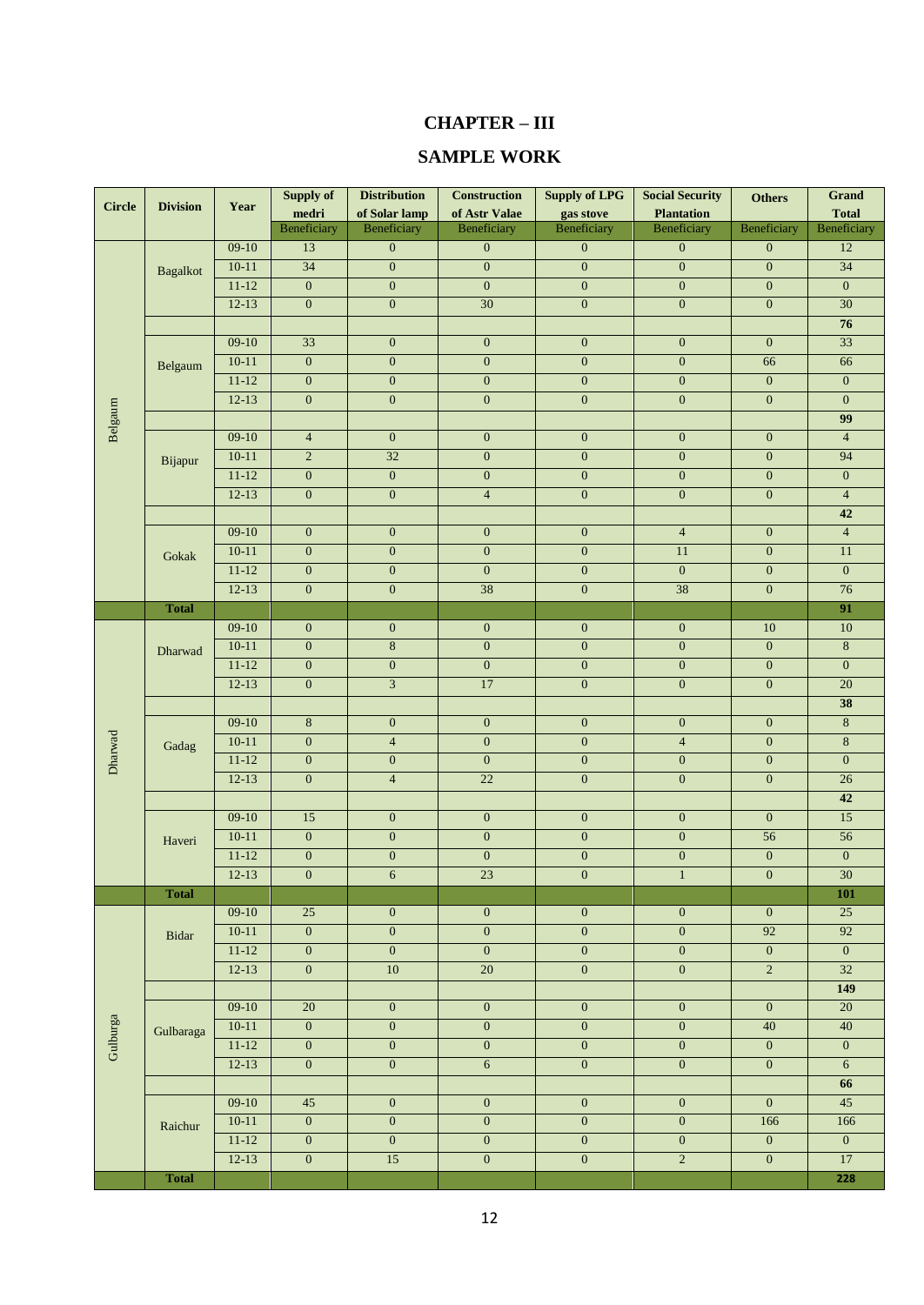# **CHAPTER – IV MATERIAL AND METHODS**

The contact work was split into cluster of circles which are adjacent to each other by the Forest department for the management convenience. Accordingly In each unit there were approximately three to four circles comprising of 11 forest Divisions. In each division there were 800 to 1000 beneficiaries in each year. It was agreed that there should be 10 % sampling intensity covering at least one activity in each division. The probabilistic sampling method was employed to select the samples from each Range with 10% intensity. The samples selected were again checked to ensure the coverage of all the ranges.

**Defining the parameters for Evaluation:** The following parameters were selected and defined to assess the program uniformly throughout the study:

- **Plantation and seedlings distribution.** The plantation was evaluated using the Performa developed and used for the plantation evaluation by FDA and other centrally sponsored schemes. The following parameters have been used to assess the plantations.
- a) Survival %.
- b) Vigor of the plantation.
- c) Species suitability.
- $\bullet$ **Bamboo/ Acacia Casuarinas poles** (physical verification and Usage types and use pattern).
- **Sarala vale/ Astra valae and Smoke less chullas** (Physical verification/use frequency/ Health impacts and fuel wood consumption rate).
- **Solar lamp:** Physical verification/ Use frequency were verified.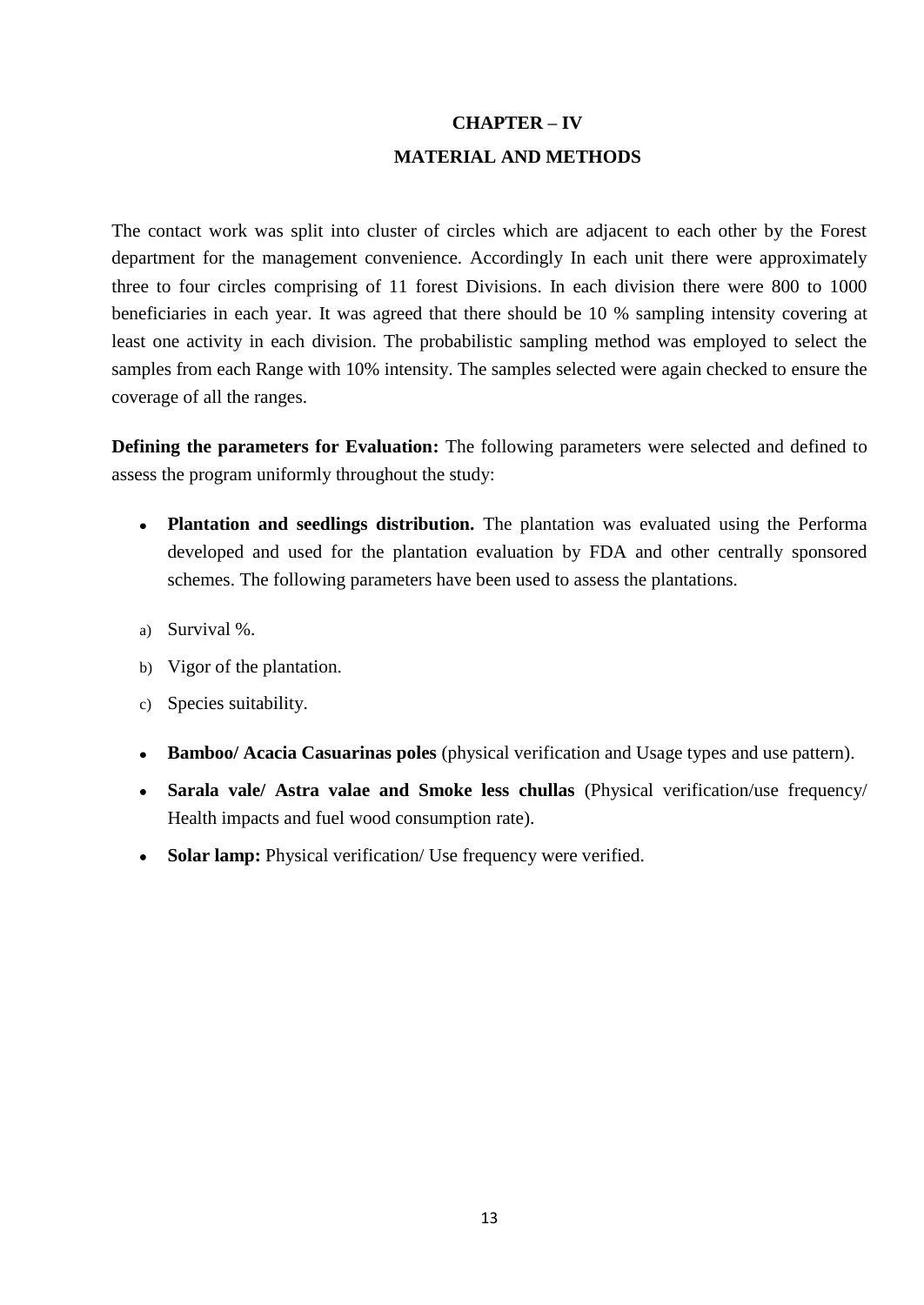## **CHAPTER - V**

## **ANALYSIS AND EVALUATION RESULTS**

Under the Tribal Sub-Plan (TSP) some of the benefits have been provided to the beneficiaries like smokeless chullas, Acacia/Casurina poles and seedlings to improve their livelihood standards. The evaluation was focused on the physical verification of assets and their usage and consequent impacts. The results are tabulated in the annexure

## **1. Plantations Evaluation**

Under the Tribal sub plan program distribution of seedlings to the beneficiaries was an important activity. Its main objective is to supply seedlings of usufruct value to be planted in the vacant back yard and to raise them to get the benefits. The seedlings supplied were mainly mango, Sapota, Drumstick, Jamoon, Amla, and such other fruits. The number of seedlings supplied varied from 2 to 100 depending upon local conditions.

Evaluation of the success of the social security plantation was done by selecting more than 70 beneficiaries in different divisions. For the purpose of presenting the results the circle level pooling of data has been done, the division level results are given in the annexure.

| Year    | <b>Division</b> | No. of<br><b>Beneficiaries</b> | <b>Beneficiaries</b><br><b>Sampled</b> | <b>No. of beneficiaries</b><br>received |
|---------|-----------------|--------------------------------|----------------------------------------|-----------------------------------------|
| 2012-13 | Raichur         | 20                             | $\overline{c}$                         | 100%                                    |
| 2010-11 | Gadag           | 40                             | $\overline{4}$                         | 100%                                    |
| 2009-10 | Haveri          | 10                             |                                        | 100%                                    |
| 2010-13 | Gokak           | 518                            | 52                                     | 100%                                    |

#### **Table showing the pattern of distribution of seedlings:**

- 1. **Evaluation of survival of seedlings**: The evaluation was done by selecting 10% sample from the total number of beneficiaries. House to House survey was done to verify the physical execution of the program. The other important aspect of the evaluation was to assess the quality of the execution and the success of the program.
- 2. **Physical verification of seedlings planted:** The verification was done by making the door to door visit. The results are tabulated below. Circle level results are presented by pooling the data.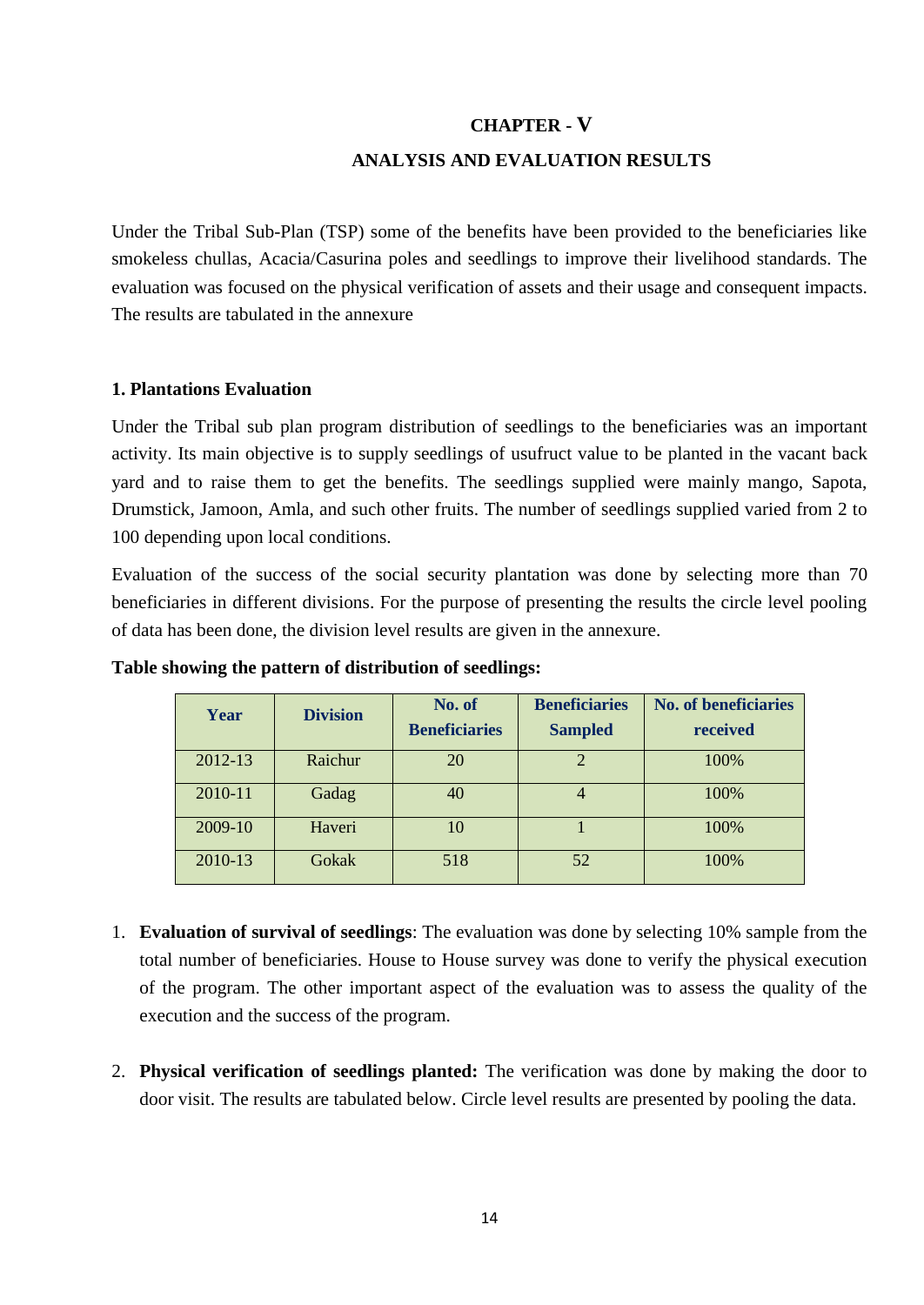(a) The survey has shown that the all the beneficiaries reported in the data base have actually received the seedlings. The numbers of seedlings received were also found to be correct. (The results are extrapolated from SCP and TSP combined analysis.

3. **Survival rate:** The survival rates were counted by observing the seedlings surviving in the field. The table gives the survival rate for different divisions.

| Year    | <b>Division</b> | <b>Survival</b> % | <b>Remarks</b>             |
|---------|-----------------|-------------------|----------------------------|
| 2009-10 | Raichur         | 57.72             | Results are                |
| 2010-11 | Gadag           | <b>NS</b>         | combined                   |
| 2012-13 | Haveri          | 20.62             | analysis of SCP<br>and TSP |
| 2011-13 | Gokak           | 26.9              |                            |

**Table showing the survival of 2 seedlings:**

The survey has shown that, the seedlings survival rate varied between 20.62-57.72%. The weighted average is 27.82%.

**Graph showing the survival of 2 seedlings:**



## **Suitability of species:**

The beneficiaries have expressed un-suitability of species to the soil and local climate. Sapota was not suited to drier climate. Similarly Amla and Jackfruit requires good rainfall to establish and survive. Mango was the most preferred species and its survival rate is comparatively higher as compared to other species.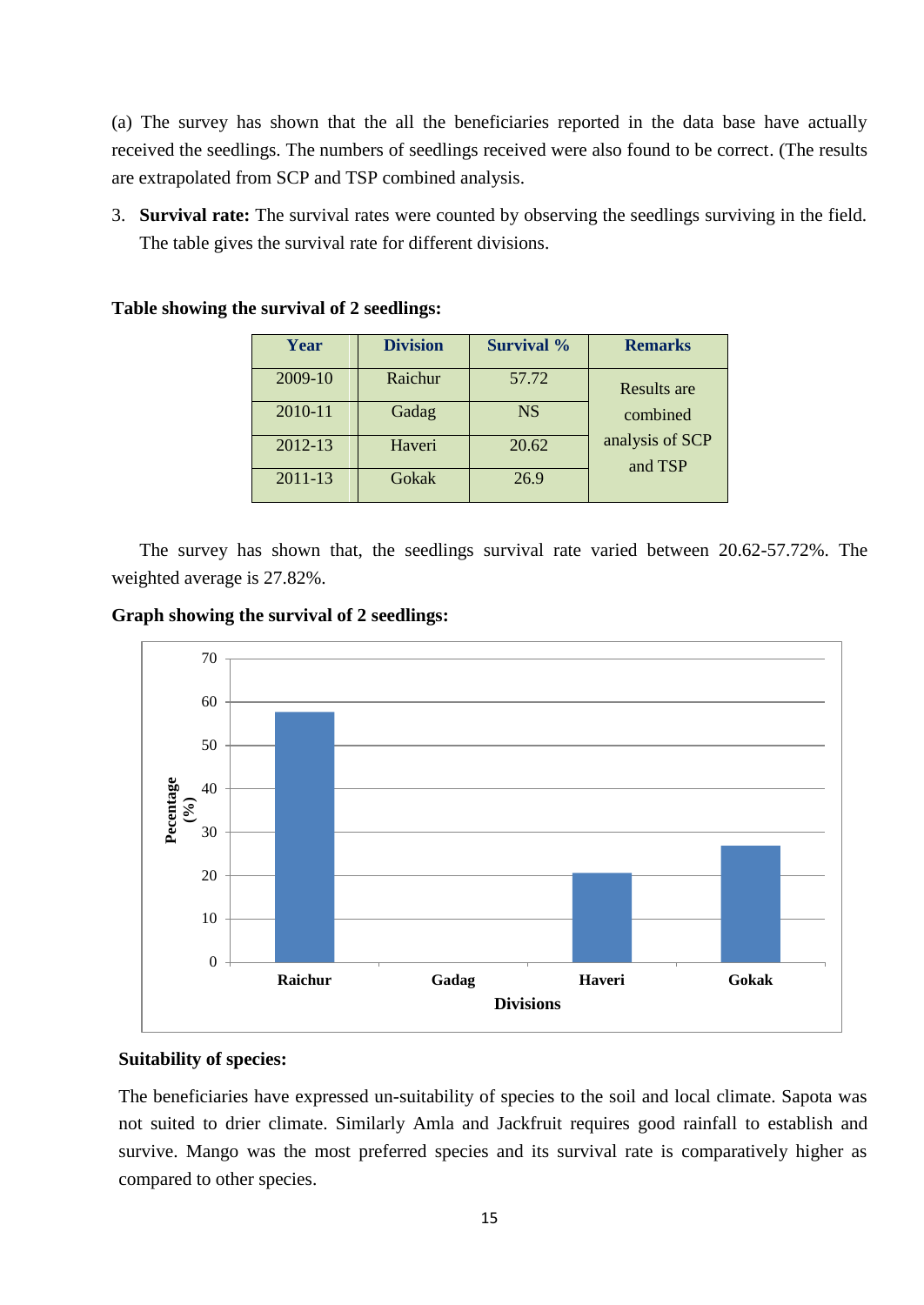## **Beneficiary's choice:**

Beneficiaries preferred species of different kind than what has been supplied.

## **Suitability of land:**

The suitability of land was another factor that was examined, It appears the land where the social security plantations have been raised are unsuitable for tree cultivation as they are very shallow and lack any organic matter.

**Size of the seedlings:** Most of the places they were smaller than one meter in height.

**Replacement:** There were no seedlings for replacement.

**No follow-up and after care.**

## **Key findings**:

- 1. **Low survival rates.** The overall survival rate is very poor and does not have any impact on the beneficiaries. The scheme objectives are good but needs a good package and protocol to control the quality of the implementation.
- 2. **Viability of holdings.** Supplying 2 to 10 seedlings may be avoided as they are not viable for the maintenance.

## **2. Supply of Energy saving devices**.

## **2.1 Sarala valae, Astra valae and Smokeless chullas:**

Under the special component program the supply of smokeless chullas of different types has been undertaken, as part of the evaluation the assessment of the impact of the program and the physical verification of assets distributed have been done and tabulated.

**(a) Physical verification of Assets**. The physical verification of assets distributed to beneficiaries was verified by randomly selecting the beneficiaries (10%). The results of the survey are tabulated in the table.

| Table showing the benefits received by the beneficiaries: |  |  |
|-----------------------------------------------------------|--|--|
|                                                           |  |  |

| <b>Division</b> | <b>No. of Beneficiaries</b> | <b>Sample Size</b> | % of Recipients |
|-----------------|-----------------------------|--------------------|-----------------|
| <b>Bagalkot</b> | 300                         | 30                 | 100             |
| Bijapur         | 40                          | 4                  | 100             |
| Gokak           | 380                         | 38                 | 100             |
| Dharwad         | 170                         | 17                 | 100             |
| Gadag           | 220                         | 22                 | 100             |
| Haveri          | 230                         | 23                 | 100             |
| Gulbarga        | 60                          | 6                  | 100             |
| <b>Bidar</b>    | 200                         | 20                 | 100             |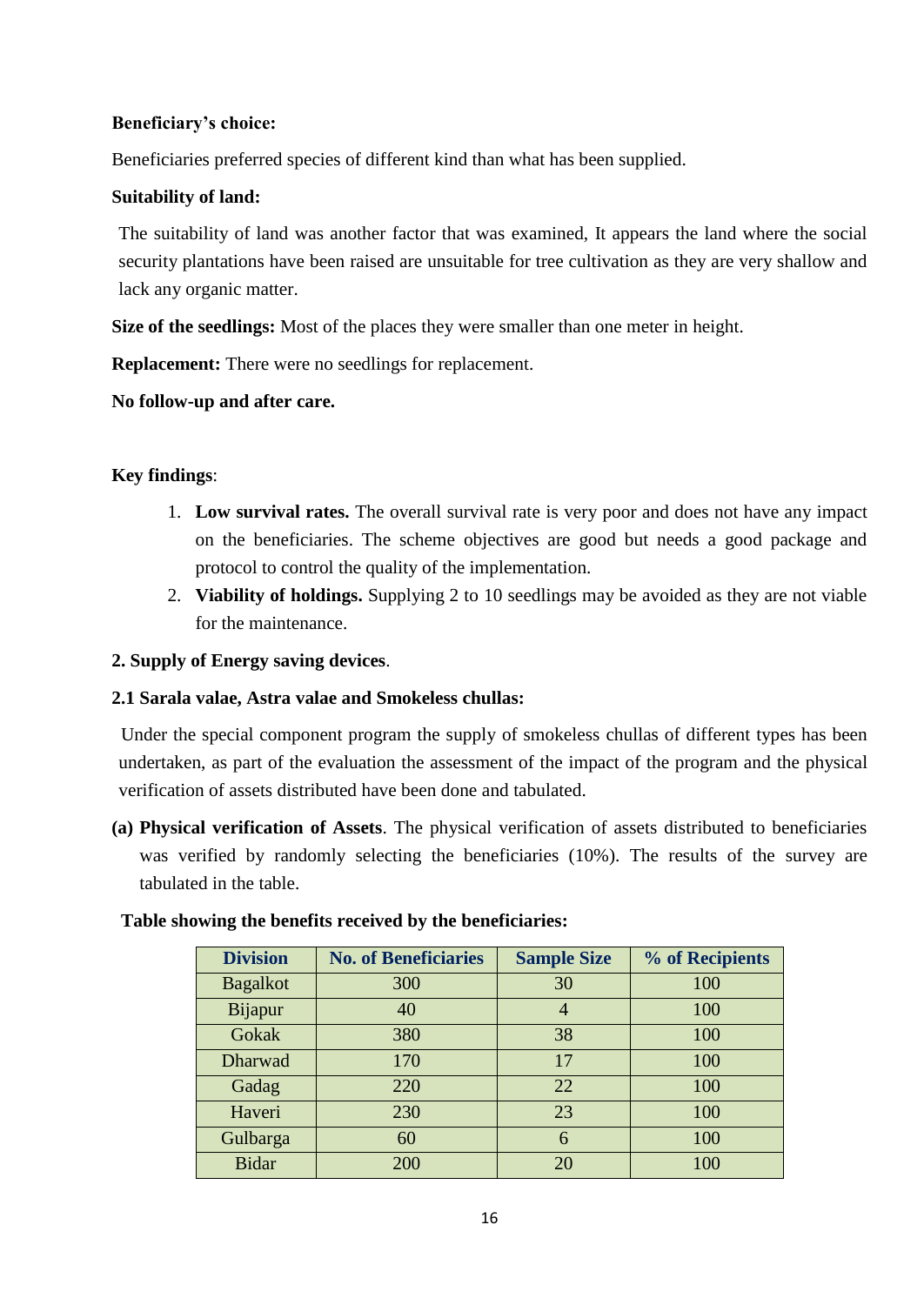**(b) Use pattern of Astra valae/ Sarala valae:** During the evaluation the pattern of adoption of improved stove by the beneficiaries were evaluated. The results are presented here as regular users, occasional users and non-users.

| <b>Division</b> | <b>Regular users %</b> | <b>Occasional users%</b> | Non-users% |
|-----------------|------------------------|--------------------------|------------|
| <b>Bagalkot</b> | 86.66                  | 13.33                    | $\Omega$   |
| <b>Bijapur</b>  | 75                     | 25                       | $\Omega$   |
| Gokak           | 100                    | $\Omega$                 | $\Omega$   |
| Dharwad         | 84.61                  | 15.39                    | $\Omega$   |
| Gadag           | 88.8                   | 11.11                    | $\Omega$   |
| Haveri          | 56.25                  | 12.5                     | 31.25      |
| <b>Bidar</b>    | 58.8                   | 11.76                    | 29.41      |
| Gulbarga        | $\Omega$               | 33.33                    | 66.6       |

## **Table showing the use pattern of Sarala valae/ Astra valae stoves:**

**Results:** It was found that regular user's % varied from 56.25 to 100 from division to division. Gokak had 100% users regularly followed by Bagalkot with 86.66%. The Haveri division had the lowest of 56.25% users.

**Graph showing the use pattern of Sarala valae:**

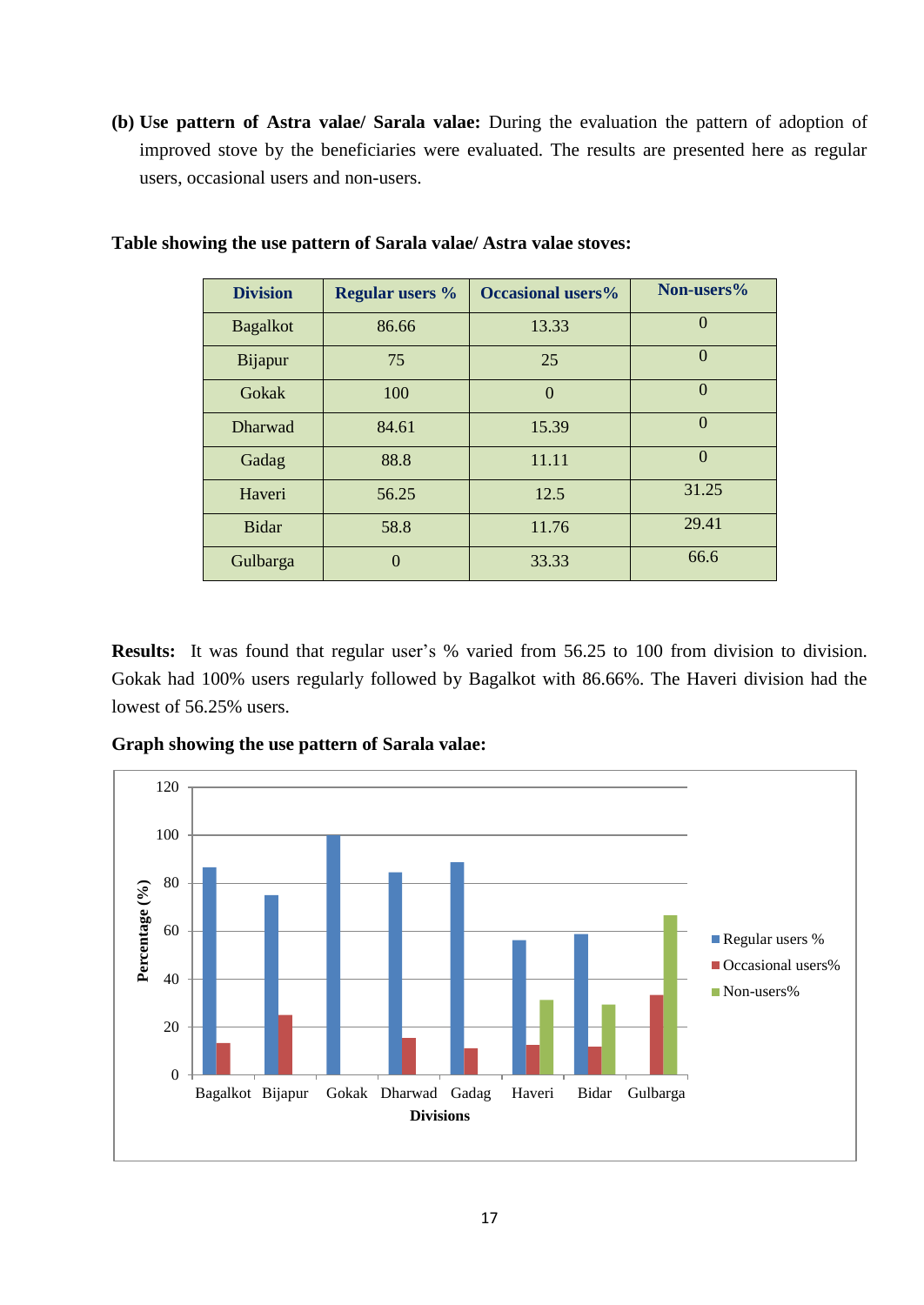**(c) Reduction of firewood consumption:** During the evaluation the respondents were asked whether there was decrease in the fire wood consumption due to the adoption of efficient stoves. The results are tabulated below.

| <b>Division</b> | <b>Reduced</b> | <b>Same</b> |
|-----------------|----------------|-------------|
| <b>Bagalkot</b> | 57.14          | 42.85       |
| <b>Bijapur</b>  | 100            | $\Omega$    |
| Gokak           | 100            | 0           |
| <b>Dharwad</b>  | 100            | 0           |
| Gadag           | 100            | ∩           |
| Haveri          | 91.66          | 8.33        |
| Gulbarga        | 100            |             |
| <b>Bidar</b>    | 56.52          | 43.47       |

## **Table showing the firewood consumption pattern after adapting to Sarala valae/ Astra valae:**

**Results:** The respondents were asked whether there was reduction in the fuel wood consumption. It was found that Dharwad, Gokak and Gadag beneficiaries feeling reduced fire wood consumption. About 57.14% Bagalkot respondents felt that there was reduction in the firewood consumption.



**Table showing the firewood consumption pattern after adapting to Sarala valae/ Astra valae:**

**(d) Health impacts:** The use of efficient stove is expected reduce the indoor pollution and thus reducing the health risks to women engaged in house hold cooking. The survey was conducted to assess the impact of the stove on the health and the results are tabulated.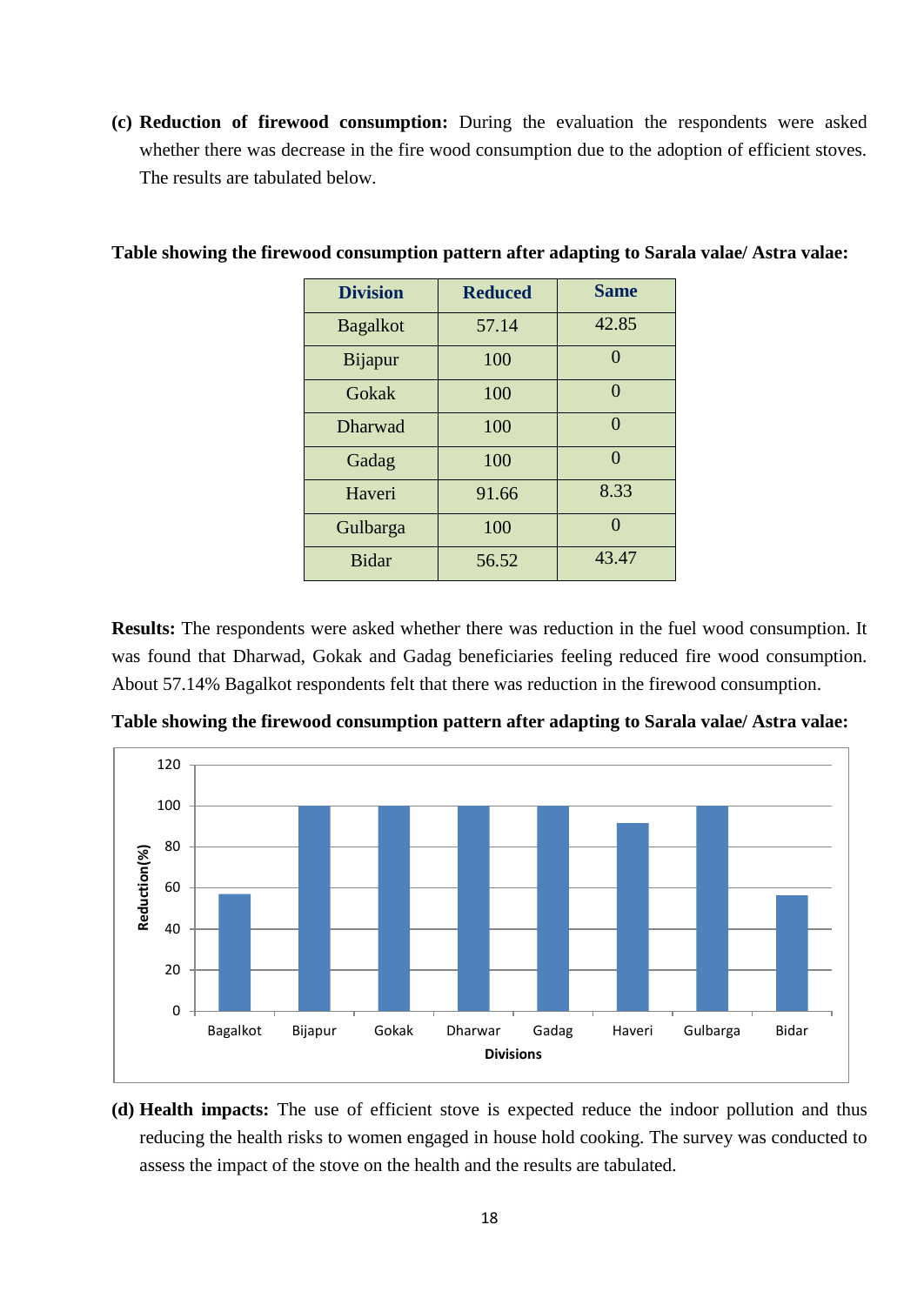**Table showing the health impacts:**

| <b>Division</b> | <b>Improved</b> | <b>Same</b>    |
|-----------------|-----------------|----------------|
| <b>Bagalkot</b> | 64.28           | 35.72          |
| Bijapur         | 100             | 00             |
| Gokak           | 100             | 00             |
| Dharwad         | 100             | 0 <sub>0</sub> |
| Gadag           | 100             | 00             |
| Haveri          | 100             | 00             |
| Gulbarga        | 100             | 00             |
| <b>Bidar</b>    | 100             | 0 <sup>0</sup> |

**Results:** The health impact study has shown that in most of the divisions the beneficiaries have felt that there is improvement in the health after adopting the efficient stoves. However Only Bagalkot had 64.28% beneficiaries agreeing with improvement in health.

**(e) Time savings:** The survey was also done to find out the time saved due to use of smokeless chullas. The efficient heat generated by the stove is expected to reduce the time of cooking due to efficient management of energy. The survey has indicated some interesting results.

**Table showing time savings after using the assets (SaralaValae**/ **Astra valae):**

| <b>Division</b> | Decreased $(\% )$ | Same $(\% )$ |
|-----------------|-------------------|--------------|
| <b>Bagalkot</b> | 57.46             | 45.23        |
| Bijapur         | 100               | $\Omega$     |
| Gokak           | 100               | $\Omega$     |
| Dharwad         | 91.66             | 8.33         |
| Gadag           | 100               | $\Omega$     |
| Haveri          | 91.66             | $\Omega$     |
| Gulbarga        | 100               | $\Omega$     |
| <b>Bidar</b>    | 52.17             | 47.82        |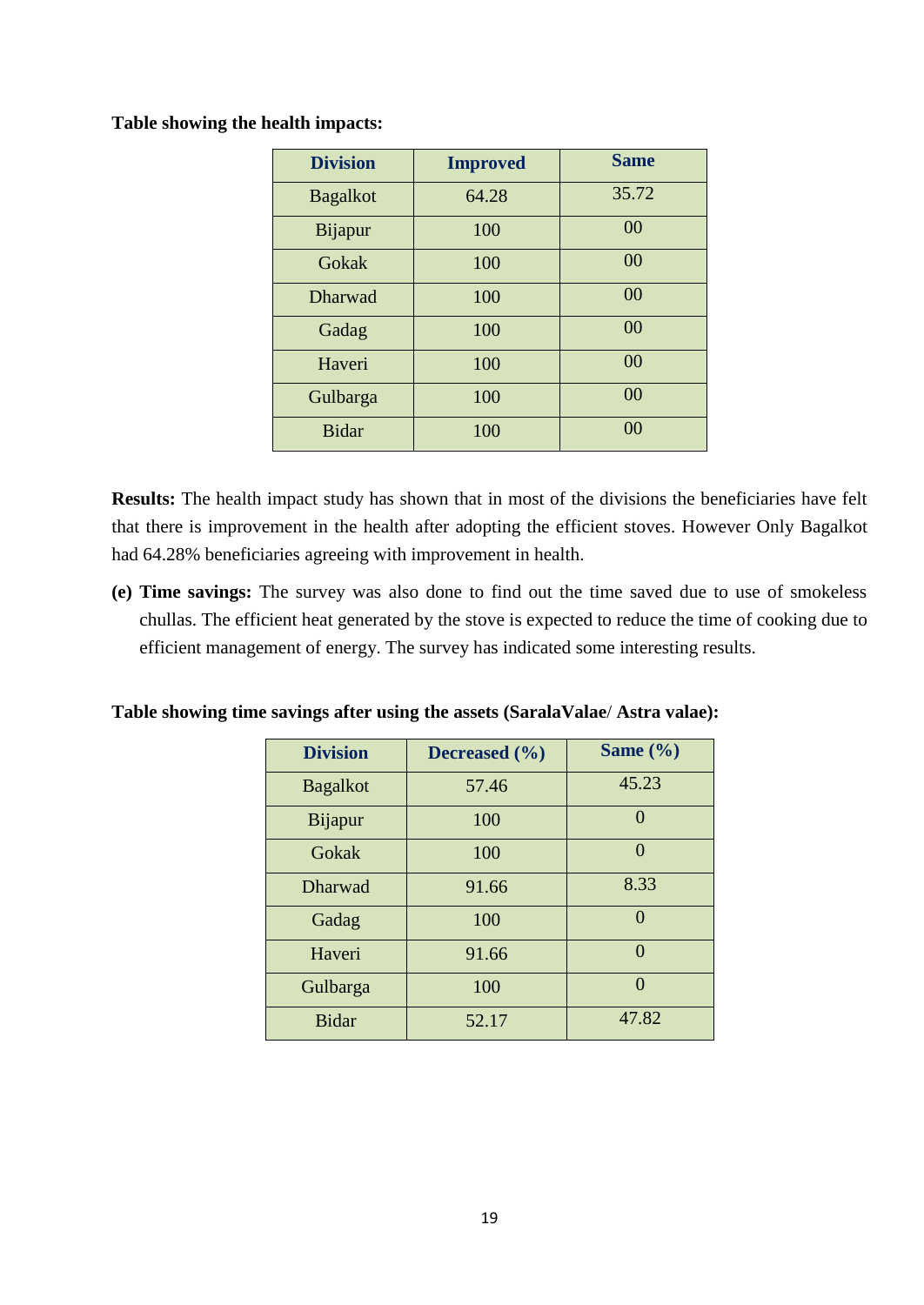

## **Graph showing the time saving percentage after using Sarala valae/ Astra valae:**

## **Results:**

The survey has shown that the 100 % respondents have responded by saying that the time has been saved from the firewood collection in Gulbarga Gokak and Bijapur. The time saved varies from 25 to 50% of the original time spent on the firewood.

**Reasons for low adoption in some places:** In Haveri and Belgaum divisions the beneficiaries have complained that the quality of construction was not good as a result the Sarala valae could not be used by the beneficiaries. In Raichur the Astra vale was not properly designed which had the size problem to place the cooking pots. Some of the metal used was found burnt.

**2.2 Solar lamp:** Solar lamp has been distributed in four divisions Bijapur, Dharwad, Gadag and Haveri.

| Year    | <b>Division</b> | <b>No Beneficiaries</b><br>(sample) | % Received |
|---------|-----------------|-------------------------------------|------------|
| 2010-11 | <b>Bijapur</b>  | 32                                  | 100        |
| 2010-11 | <b>Dharwad</b>  | 8                                   | 100        |
| 2012-13 | <b>Dharwad</b>  | 3                                   | 100        |
| 2010-11 | Gadag           | $\overline{4}$                      | 100        |
| 2012-13 | Gadag           | $\overline{4}$                      | 100        |
| 2012-13 | Haveri          | 6                                   | 100        |
| 2012-13 | <b>Bidar</b>    | 10                                  | 100        |
| 2012-13 | Raichur         | 15                                  | 100        |

**Table showing the physical verification of the assets:**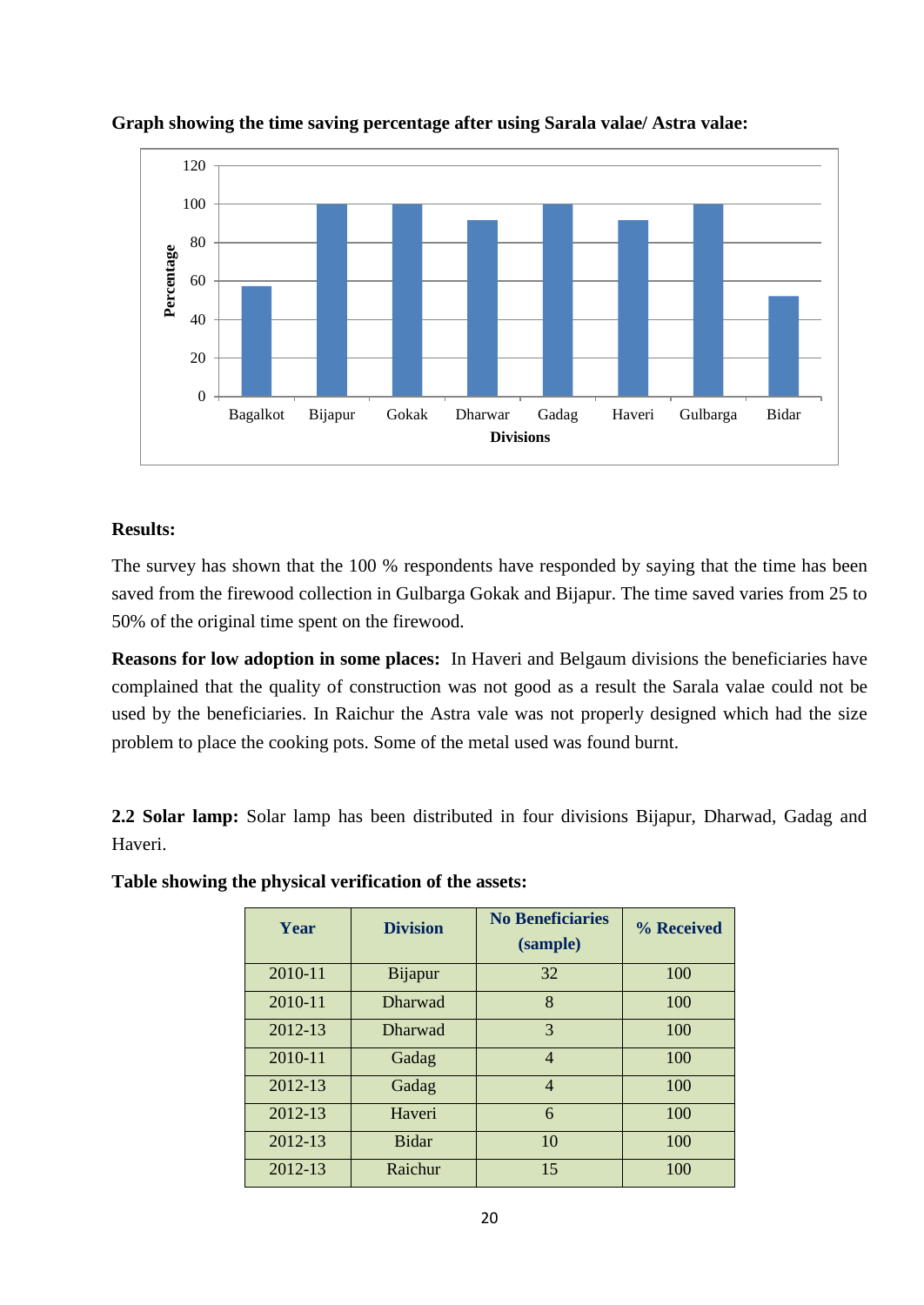**(a) Results of Physical verification:** All the beneficiaries have received the assets in all the divisions as shown in the table above.

**(b) Use pattern:** The use pattern was evaluated by asking the respondents whether they are using the solar lamps occasionally or regularly. The results are tabulated below.

| Year    | <b>Division</b> | % Regular users | % occasional | Not used % |
|---------|-----------------|-----------------|--------------|------------|
| 2010-11 | <b>Bijapur</b>  | 68.75           | 31.25        | $\Omega$   |
| 2010-11 | <b>Dharwad</b>  | 63.83           | 9.09         | 27.27      |
| 2012-13 | <b>Dharwad</b>  | 87.5            | 12.5         | $\theta$   |
| 2010-11 | Gadag           | 100             | $\Omega$     | $\theta$   |
| 2012-13 | Gadag           | 50              | 40           | 10         |
| 2012-13 | Haveri          | 80              | 20           | $\Omega$   |

**Table showing the use pattern of solar lamps**

**Results:** The solar lamp was use varied from division to division between 50-100%. Gadag had the highest users of 100% for the year 12-13 and lowest of 50% for the year 2010-11.



**Graph showing the use pattern of solar lamp in different divisions:**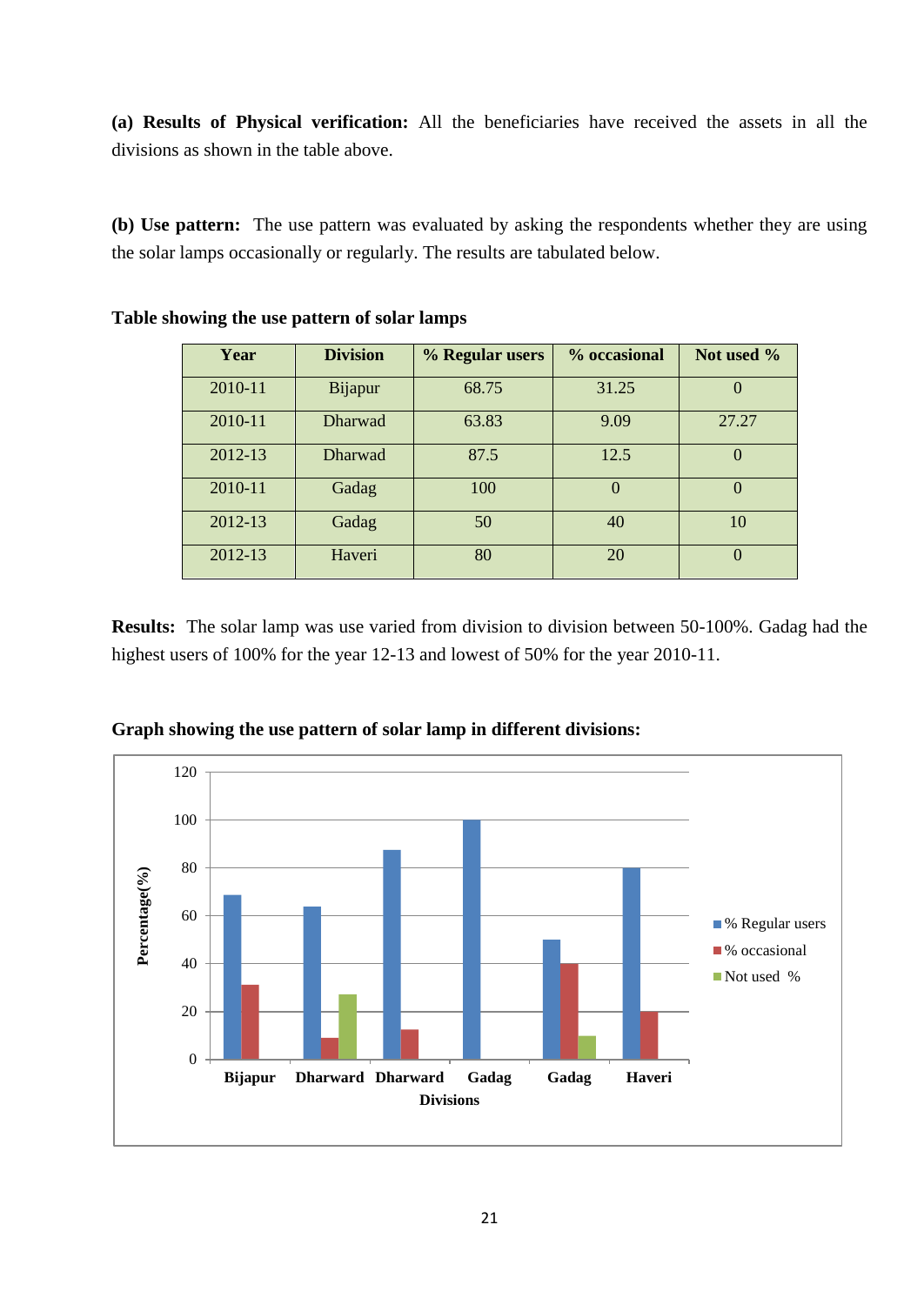## **3.1 Bamboo and poles (Acacia/Casurina and Eucalyptus) distribution:**

The bamboo and poles distribution to beneficiaries was assessed for verifying the correctness of the distribution and further the use pattern was also assessed. The results are tabulated and discussed below.

**(a) Physical verification of assets:** The evaluation has shown that there was 100 percent beneficiaries had received the assets except Haveri and Bidar. The results are presented in the table below.

| <b>Division</b> |             | <b>Bamboo</b>  | Poles (Acacia/casurina) |                  |  |
|-----------------|-------------|----------------|-------------------------|------------------|--|
|                 | % Receiving | % not received | % Receiving             | % not received   |  |
| <b>Bagalkot</b> | 100         | $\theta$       | 100                     | $\left( \right)$ |  |
| Belgaum         | 100         | $\theta$       | 100                     | $\theta$         |  |
| Bijapur         | 100         | $\Omega$       | 100                     | $\Omega$         |  |
| Gadag           | 100         | $\Omega$       | 100                     | $\theta$         |  |
| Haveri          | 74.34       | 26.66          | 91.1                    | 8.9              |  |
| <b>Bidar</b>    | 100         | $\Omega$       | 97.88                   | 2.12             |  |
| Raichur         | 100         | $\Omega$       | 100                     | $\Omega$         |  |

#### **Table showing sampled beneficiaries receiving/ not receiving Bamboo.**

**Results:** In all the divisions 100% beneficiaries have received the assets except in Haveri where 74% have received the benefit. Similarly the Acacia and casuarinas poles were received with 100% in all divisions except in Bidar and Haveri where 2.12 and 8.9 beneficiaries have not received the assets respectively.

**(b) Value addition of Bamboo:** The survey was done to ascertain the value addition efforts made by the beneficiaries. The results are tabulated below.

**Table showing the value addition of Bamboo in different divisions**

| <b>Division</b> | <b>House</b> use | <b>Crafts</b>            | <b>Agriculture</b>       | <b>Sold</b>                  | <b>Not used</b> |
|-----------------|------------------|--------------------------|--------------------------|------------------------------|-----------------|
| <b>Bagalkot</b> |                  |                          |                          |                              | 100             |
| Belgaum         | 37.83            | 5.40                     | 13.5                     | 18.9                         | 24.32           |
| <b>Bijapur</b>  | 33.33            | 66.66                    | $\overline{\phantom{0}}$ | $\qquad \qquad \blacksquare$ |                 |
| Gadag           | 100              | $\overline{\phantom{0}}$ |                          | ۰                            | -               |
| Haveri          | 9.09             | 72.72                    |                          | 9.09                         | 9.09            |
| <b>Bidar</b>    | 54               |                          | 46                       |                              |                 |
| Raichur         | 33.33            | 44.44                    | 22.22                    |                              | -               |
| $\%$            | 44.5             | 31.5                     | 13.2                     | 4.5                          | 22.1            |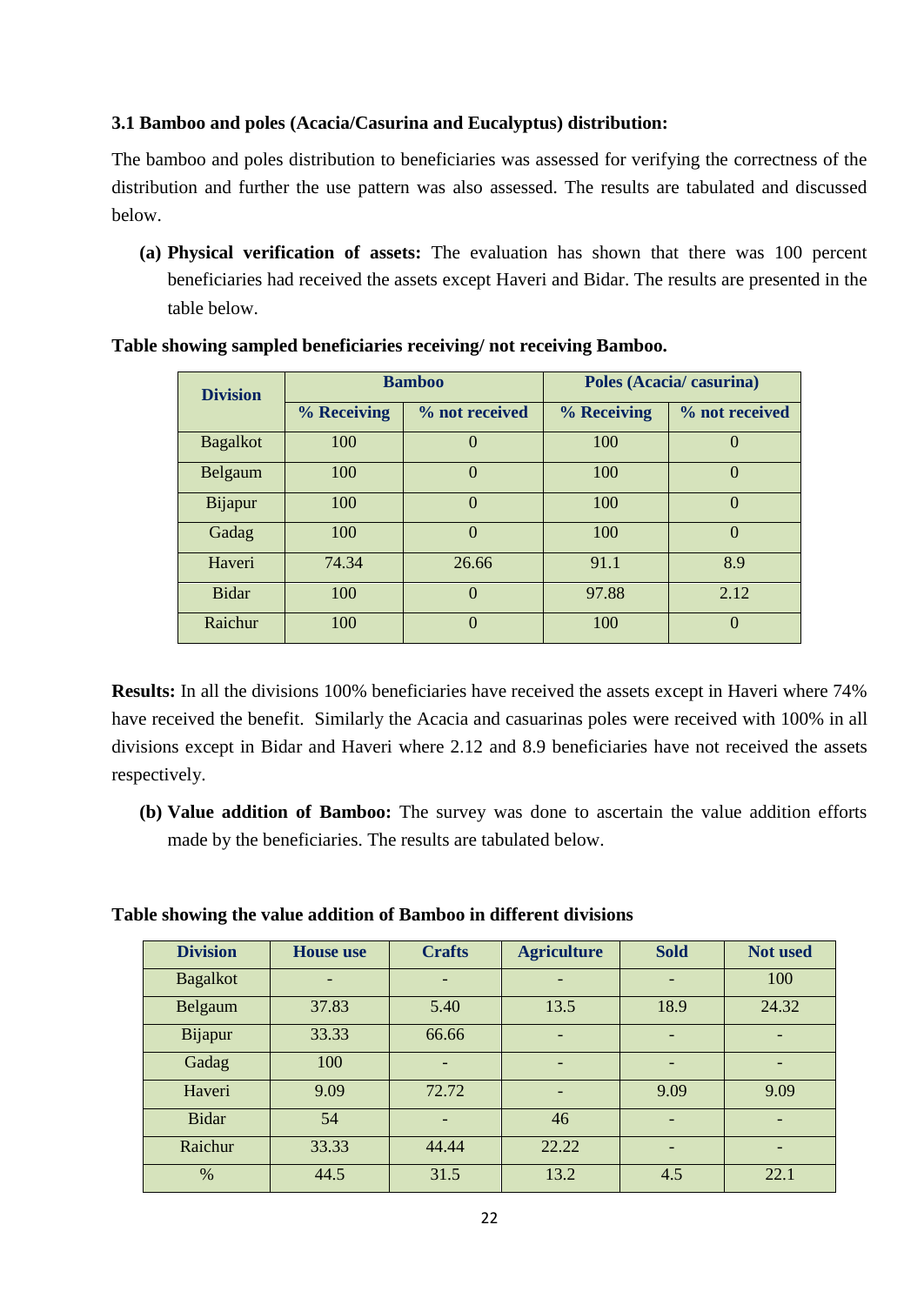

## **Graph showing the value addition of Bamboo in different divisions.**

**Results of Bamboo use pattern:** The bamboo was used for number of purposes including agriculture, households, crafts and sales. The House hold use was maximum with 44.5 uses. Agriculture and crafts were the next best use with 13.2and 31.5% respectively. Craft was the least used purpose with 4.31.5. Rest 4.5% was sold without any use. About 22.21 beneficiaries did not use the assets.

**Poles pattern of use:** The results of the poles used for different purpose is tabulated and presented in the table below.

| <b>Division</b> | <b>House</b> use | <b>Crafts</b> | <b>Agriculture</b> | <b>Sold</b>    | <b>Not used</b> |
|-----------------|------------------|---------------|--------------------|----------------|-----------------|
| <b>Bagalkot</b> | 100              | -             |                    |                |                 |
| Belgaum         | 46.5             | 9.30          | 20.93              | 4.65           | 18.60           |
| Haveri          | 89.6             |               | 3.44               | 3.44           | 3.44            |
| <b>Bidar</b>    | 98.24            |               |                    |                | 1.75            |
| Gulburga        | 51.85            | -             | 11.11              | $\overline{0}$ | 37.03           |
| Raichur         | 44.27            | 20.83         | 34.89              |                |                 |
| %               | 71               | 5.5           | 10                 | 7.41           | $\overline{7}$  |

## **Table showing the pattern of use of poles (Acacia, Casurina and Eucalyptus)**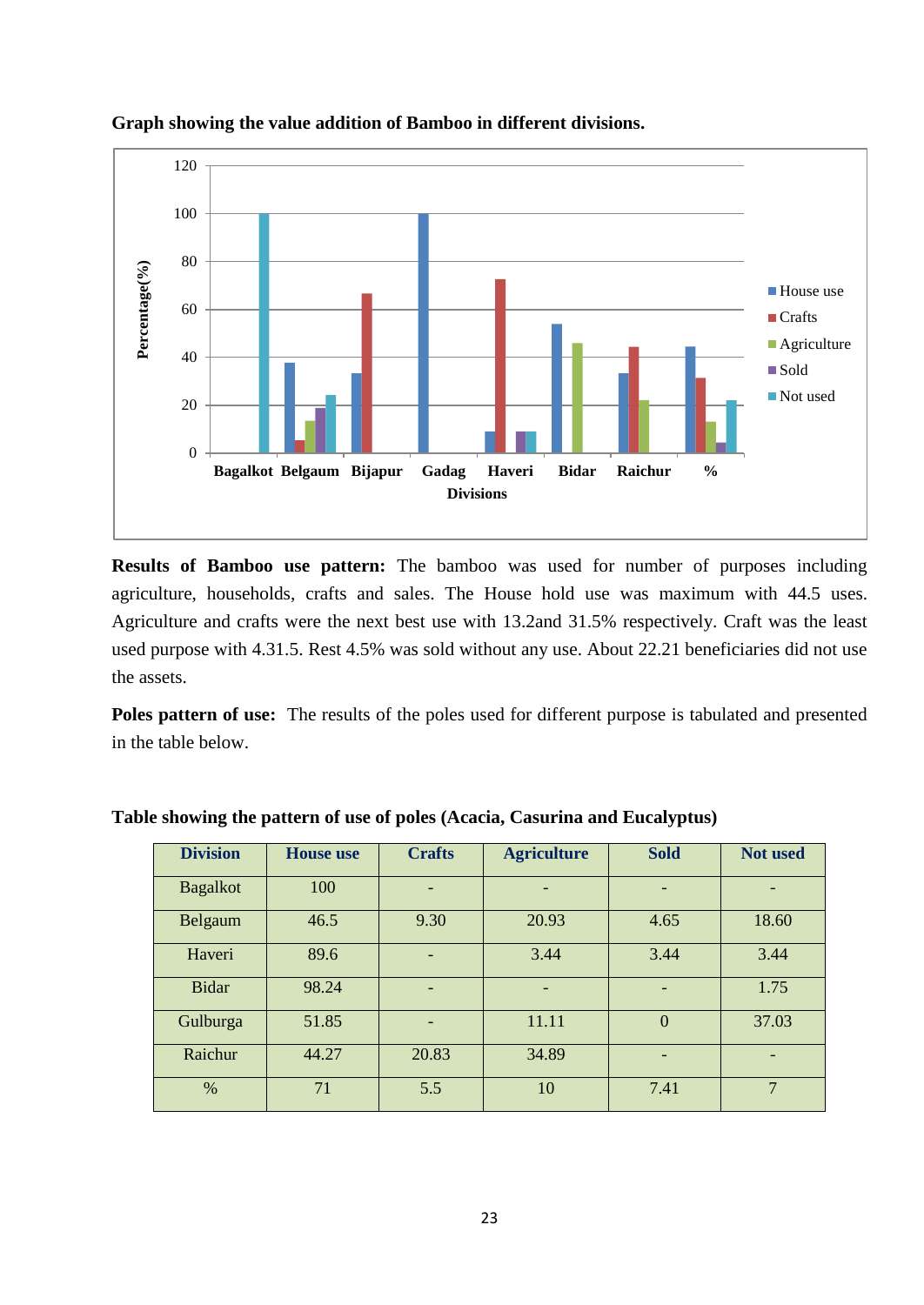

**Graph showing the pattern of use of poles (Acacia, Casurina and Eucalyptus):**

**Results:** The survey has shown that, the use of bamboo was put to multiple uses like housing, crafts and agriculture. The major use was found for Housing followed by agriculture and crafts. 71% of the beneficiaries are using the bamboo for housing followed by 5.02% using for crafts and 10% for agriculture and 7.41 % beneficiaries sold to secondary users. About 7% did not use it for any purpose.

**Economic impacts:** The survey was done to ascertain the economic impact of the program.

**Results:** The survey has shown that all respondents have responded by stating that they felt derived the economic benefits. The economic benefits range from using the poles and bamboo as raw material for crafting and selling it for the higher rates to other users.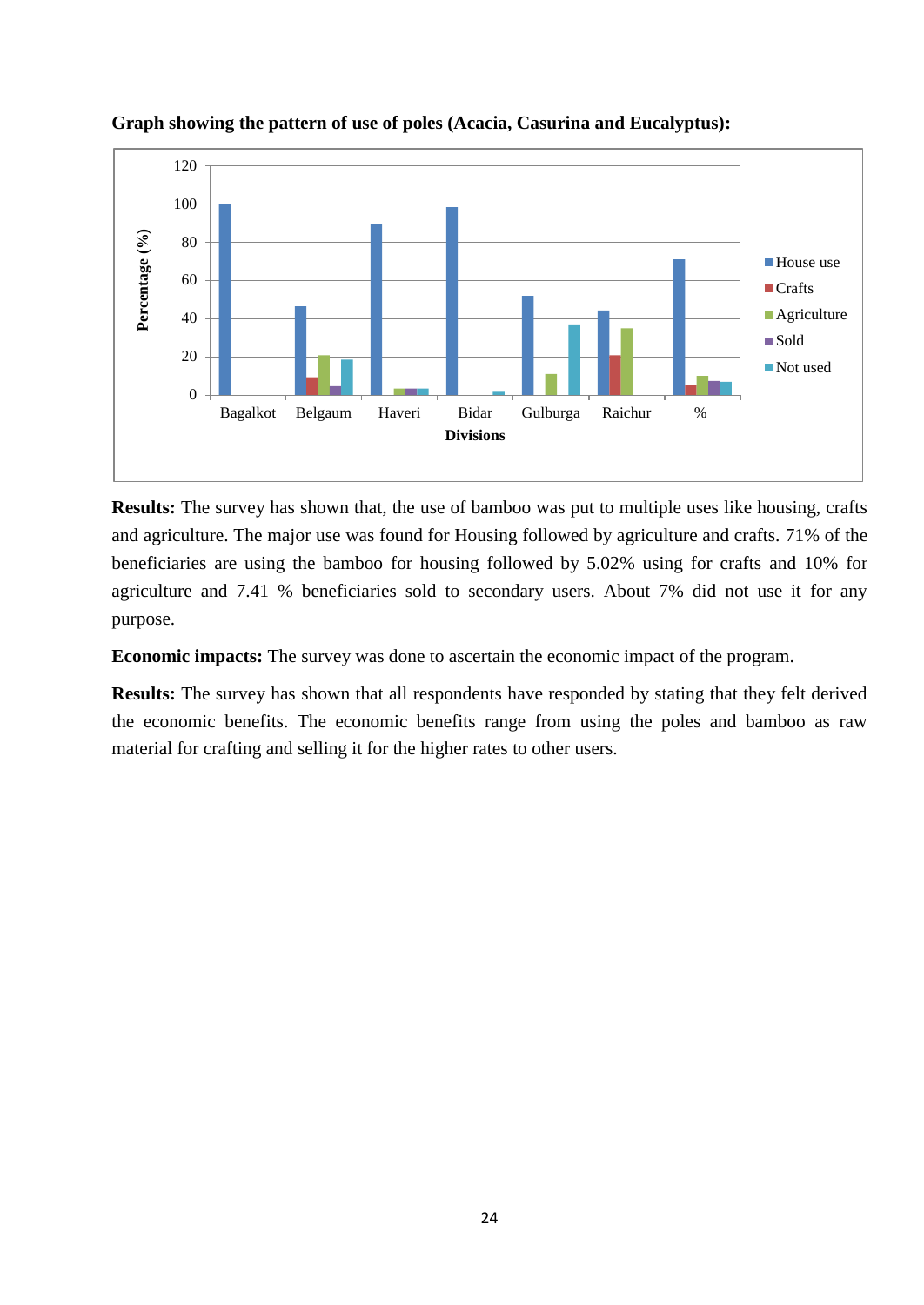## **CHAPTER – VI**

## **OBESERVATIONS AND IMPACT ANALYSIS**

The activities undertaken under the special component program were analysed for their impact on the objectives of the scheme.

- 1. **Distribution of seedlings**: The distribution of seedlings was one of the important activities of the program; the assessment of the success rate has shown very poor survival of seedlings which has not achieved the objective of the program. However the program has done relatively netter in the high rainfall areas as compared to low rainfall areas. Two seedlings per family looks very low as there are not enough seedlings to give minimum success rate. Considering the mortality rate minimum ten seedlings are required to ensure survival of two seedlings.
- 2. **Smokeless chullas**: The distribution of smoleless chullas and its usage has shown very encouraging results with more beneficiaries showing interest to use them due to their efficiency factor. This is also well demonstrated as the assets are well maintained and retained without any damage.
- 3. **Environment impacts**: The use of efficient chillas has helped to reduce the firewood consumption resulting in the reduced emission. The reduction in the indoor pollution has improved the health of women who were affected by the indoor pollution.
- 4. **Economic benefits to the beneficiaries**: The use of smokekess chulla has saved the time of firewood gathering which is used for the gainful employment.
- 5. **Distribution of Bamboos/poles**: The supply of bamboo and the poles was given to the beneficiaries has helped the beneficiaries to use the materials for various uses including the value addition, The value addition for making bamboo article has helped some families in earning additional income. The material also has been used for the house use and other agriculture purpose.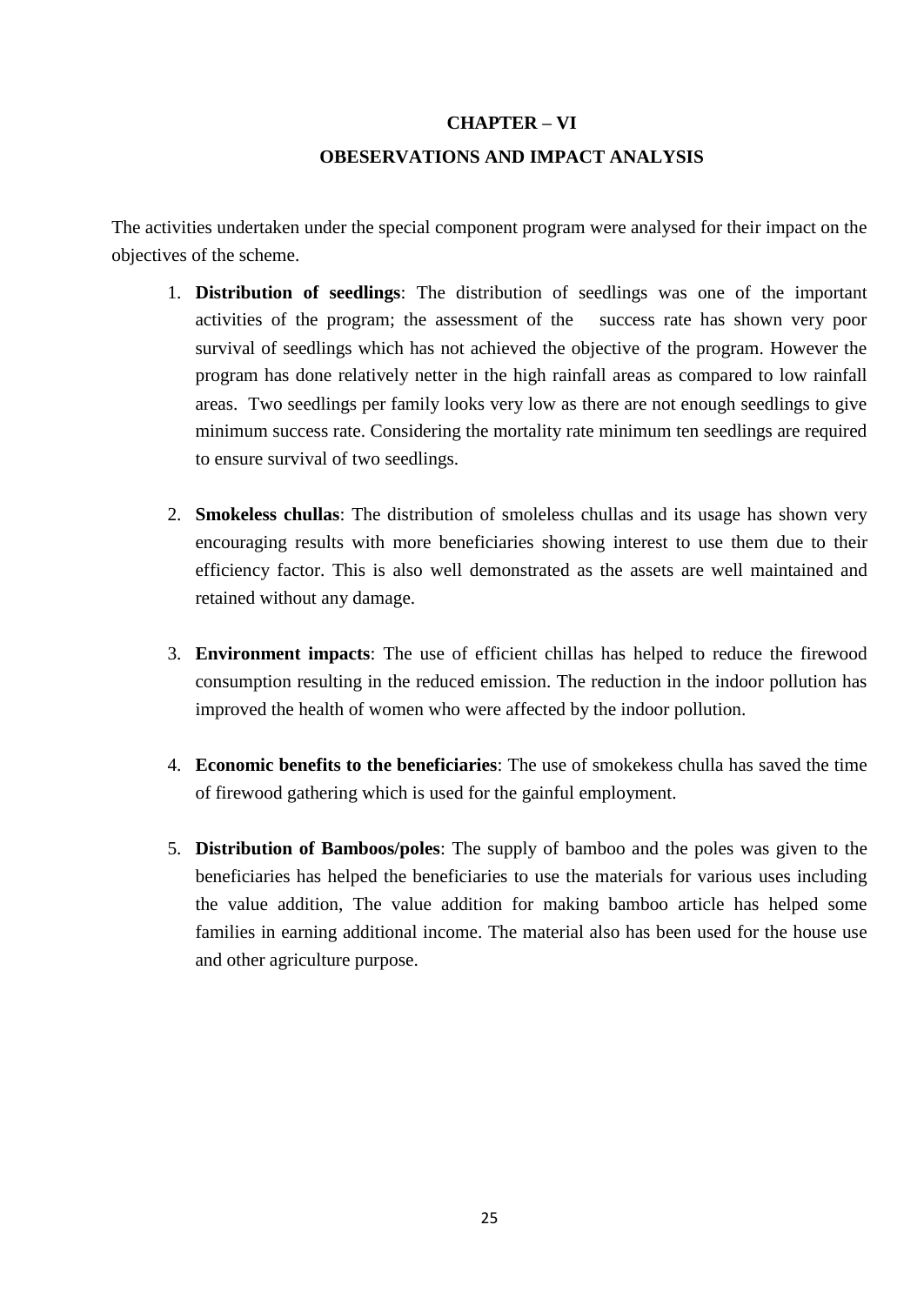# **CHAPTER – VII RECOMMENDATIONS**

**Seedling Distribution:** The activity covering supply of two usufructs seedlings has not fared well due to inherent problems in the concept of the program. Supplying of two seedlings assuming 100% survival is a false notion. Further why only two seedlings, as there are many schemes within the department, where supply is free and unrestricted. Under the newly started program "Krishi Protsaha", incentives are given to encourage farmers to grow more trees, which is better conceptualized and structured than the "two seedlings" concept under SSP. Similarly 100 seedlings program may be linked to incentives as done in Krishi Protsaha program.

- 1. Supply of Improved stoves: LPG kit linked to societies organizing gas procurement is doing well in some divisions. Similar structured and organized supplying LPG Kit with assured gas supply may be effective.
	- Sarala valae/Smokeless Chullas: These activities need good servicing and  $\bullet$ maintenance support to improve the program. Better monitoring and training should be liked to this program.
	- Supply of Bamboo: only artisans who can add value to the raw material should be encouraged. Training, skill development and marketing must be linked under this program
- 2. Demand based assets/ Benefits: KFD should have package of activities/ programs/ assistance linked to site specific needs and demand. Beneficiaries may be given range of options to choose the benefit.
- 3. Evaluation of Program:
	- The activities like seedlings / social security plantations must be evaluated after 5 years to assess the success rate. Further evaluation at  $10<sup>th</sup>$  year would be useful to know the impact of the program.
	- Smokeless Chullas / Bamboo: These activities must be evaluated annually to verify the assets.